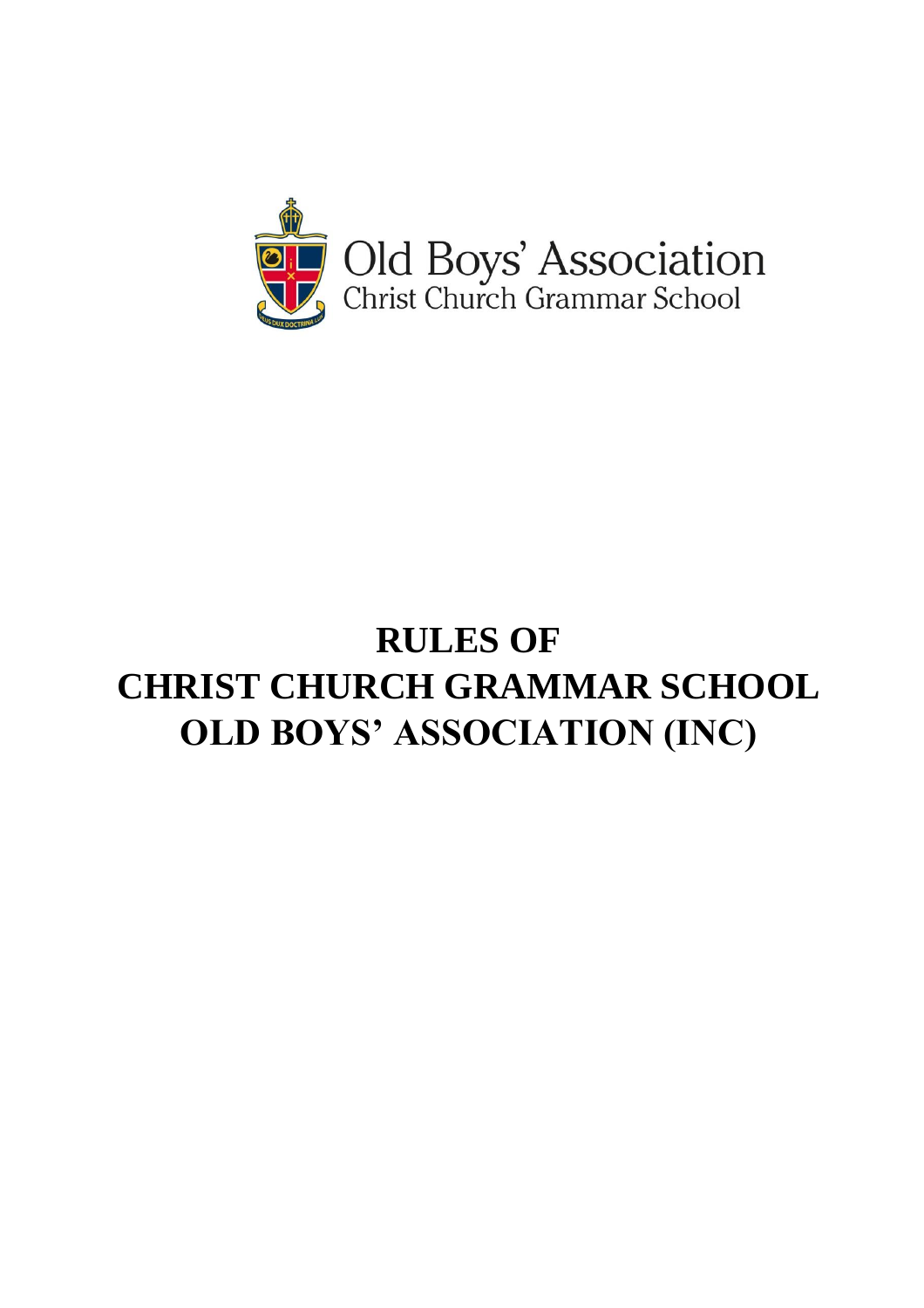# **CONTENTS**

- 1. NAME OF THE ASSOCIATION
- 2. DEFINITIONS
- 3. OBJECTS OF THE ASSOCIATION
- 4. NOT FOR PROFIT BODY
- 5. POWERS OF THE ASSOCIATION
- 6. MEMBERSHIP
- 7. RIGHTS AND PRIVILEGES OF MEMBERS
- 8. LIFE MEMBER
- 9. HONORARY LIFE MEMBER
- 10. FELLOW
- 11. WHEN MEMBERSHIP CEASES
- 12. EXPULSION
- 13. REGISTER OF MEMBERS
- 14. SUBSCRIPTIONS
- 15. COMMITTEE MEMBERS
- 16. MANAGEMENT
- 17. ELECTION OF COMMITTEE MEMBERS
- 18. PRESIDENT
- 19. SECRETARY
- 20. TREASURER
- 21. INDEMNITY TO COMMITTEE MEMBER
- 22. COMMITTEE MEETINGS
- 23. RESIGNATION
- 24. REMOVAL OF COMMITTEE
- 25. CASUAL VACANCY
- 26. ANNUAL GENERAL MEETINGS
- 27. SPECIAL GENERAL MEETING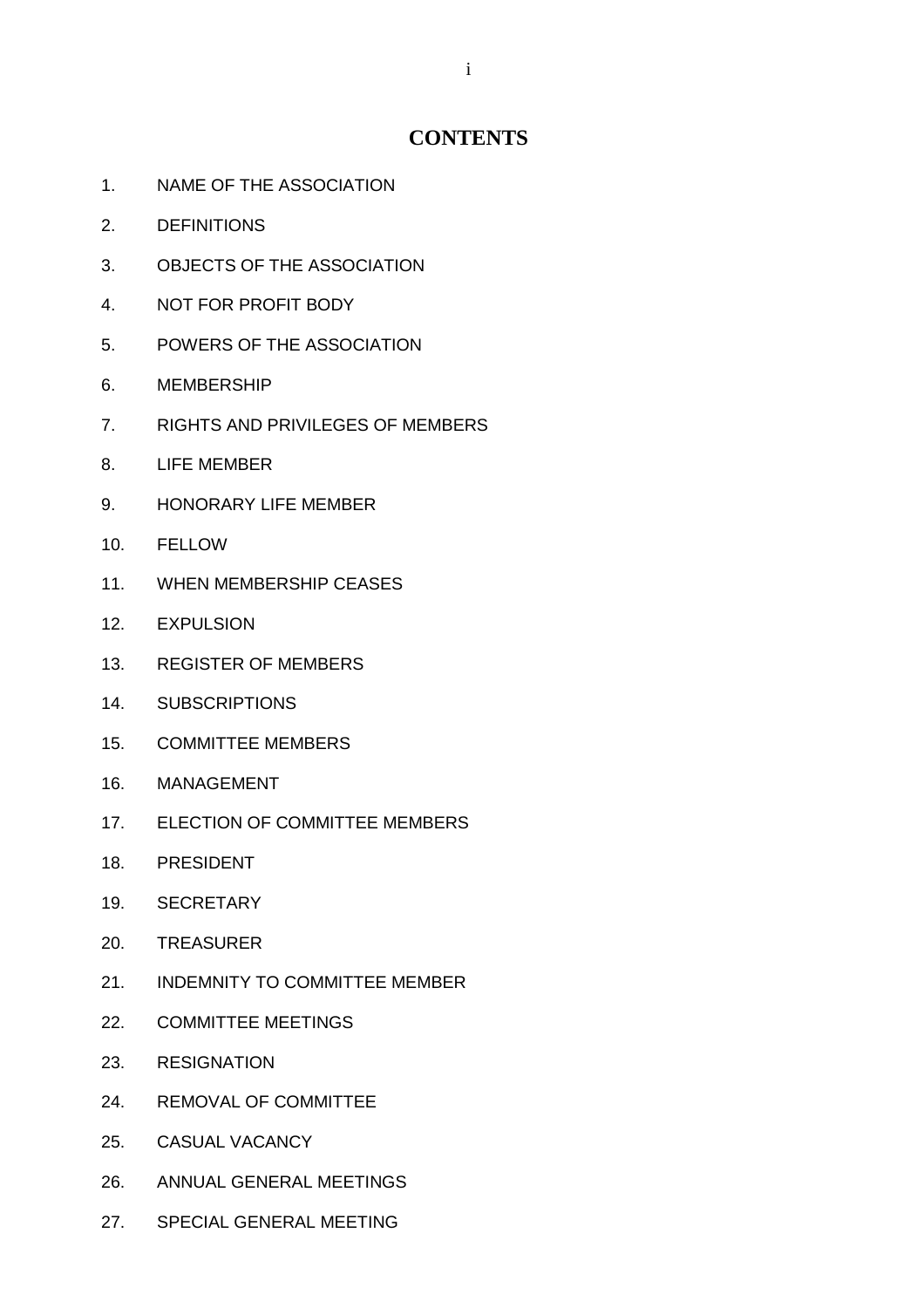- 28. NOTICE OF GENERAL MEETINGS
- 29. USE OF TECHNOLOGY TO HOLD GENERAL MEETINGS
- 30. QUORUM FOR GENERAL MEETINGS
- 31. ADJOURNMENT OF GENERAL MEETING
- 32. VOTING AT GENERAL MEETING
- 33. PROXIES OF MEMBERS OF THE ASSOCIATION
- 34. DETERMINING WHETHER RESOLUTION CARRIED
- 35. PROCEDURE AT MEETINGS
- 36. ORDER OF DEBATE
- 37. SUSPENSION OF PROCEDURE RULES
- 38. BANK ACCOUNTS
- 39. SPECIAL FUNDS
- 40. INVESTMENT AND PAYMENTS
- 41. FINANCIAL YEAR
- 42. ANNUAL ACCOUNTS
- 43. BURSARY AND/OR SCHOLARSHIP FUNDS
- 44. NAME
- 45. OBJECTS AND CONDITIONS
- 46. ADMINISTRATION
- 47. OPERATION
- 48. CONFIDENTIALITY
- 49. FUNDS
- 50. ELECTION OF MEMBERS OF SCHOOL COUNCIL
- 51. ELIGIBILITY
- 52. COUNCIL'S REQUIREMENTS
- 53. COMMUNICATION OF REQUIREMENTS
- 54. SHORT LIST OF CANDIDATES
- 55. AVAILABILITY AND NOMINATION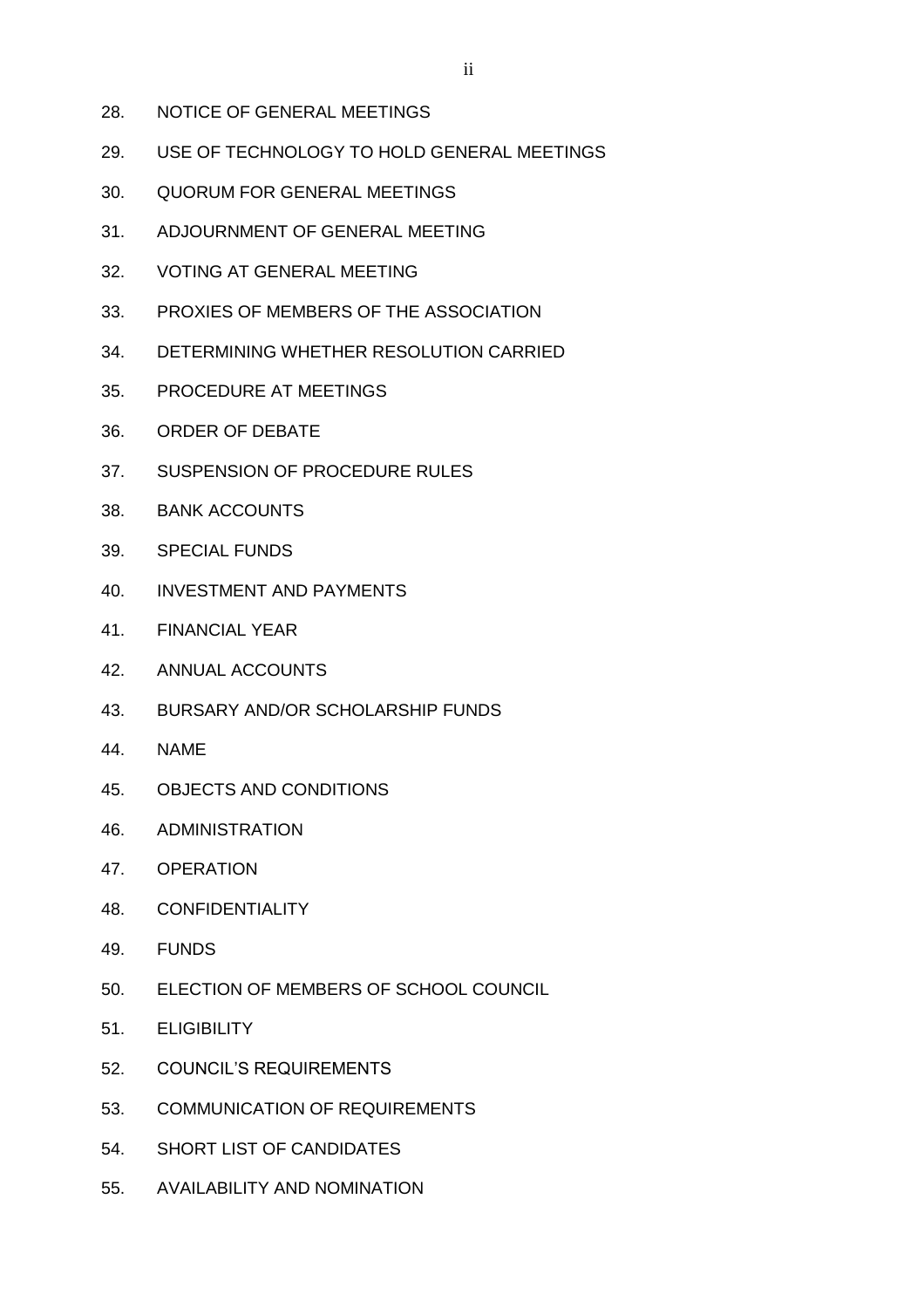- 56. ELECTION
- 57. NON-ENDORSEMENT
- 58. SHORT LIST OF CANDIDATES TO FILL CASUAL VACANCY
- 59. AVAILABILITY AND NOMINATION TO FILL CASUAL VACANCY
- 60. PUBLICATIONS
- 61. SPORTING TEAMS
- 62. COLOURS ETC.
- 63. SOCIAL AND SPORTING FUNCTIONS
- 64. COMMON SEAL OF THE ASSOCIATION
- 65. INSPECTION OF RECORDS OF THE ASSOCIATION
- 66. DISPUTES AND MEDIATION
- 67. QUESTIONS AS TO INTERPRETATION OF THESE RULES
- 68. ALTERATION OF RULES
- 69. DISSOLUTION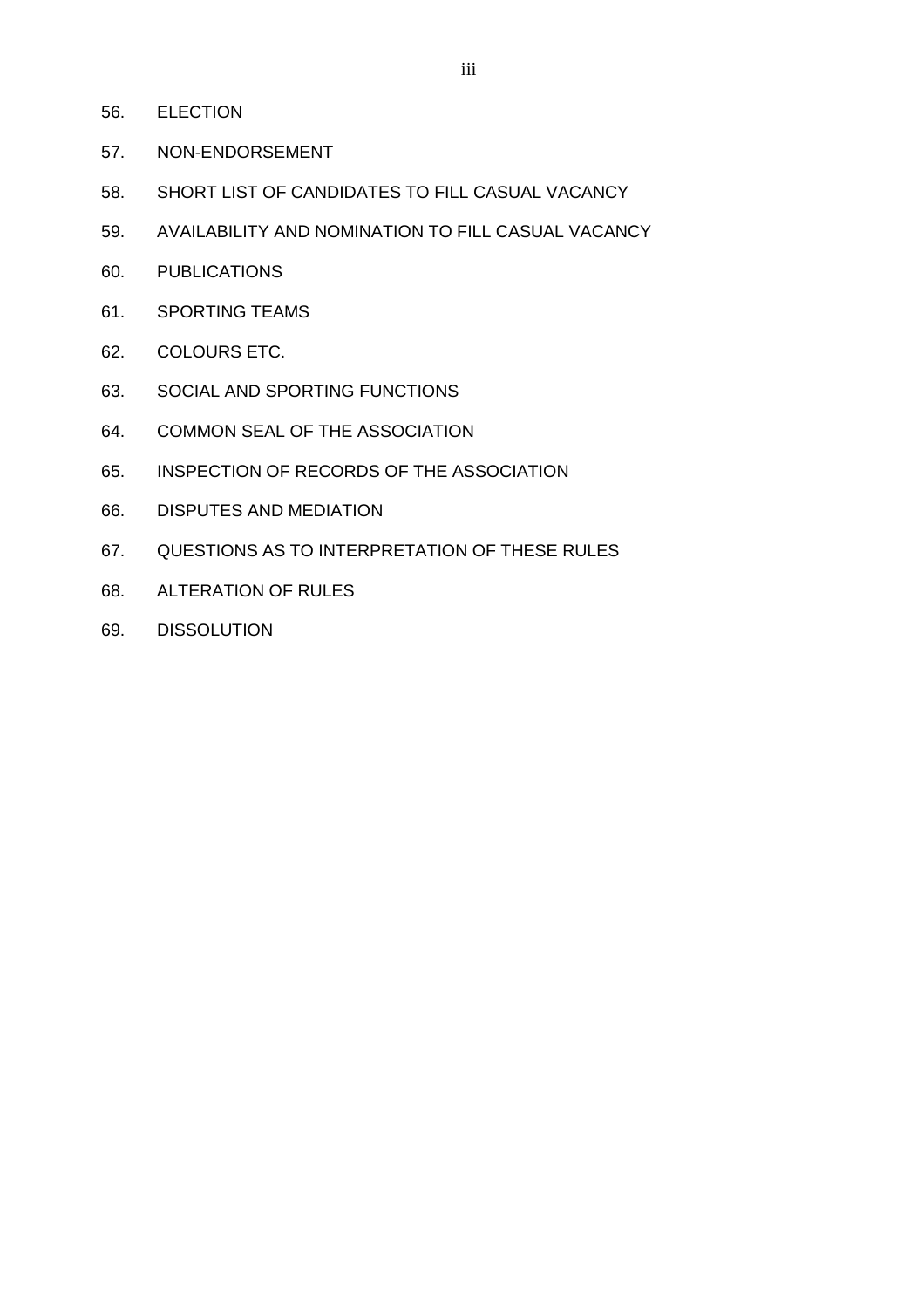#### **NAME OF THE ASSOCIATION**

1. The name of the Association is "Christ Church Grammar School Old Boys' Association  $(Inc)$ ".

#### **DEFINITIONS**

2. In these Rules, unless the contrary intention appears:

*Absolute Majority* means more than one half of the whole Committee of the Association;

*Act* means the *Associations Incorporation Act 2015 (WA)*;

*Annual General Meeting* means the meeting convened under Rule 26;

*Associate Member* means a person accepted as an associate member of the Association under Rule 6(b);

*Association* means Christ Church Grammar School Old Boys' Association (Inc);

*Books*, of the Association, includes the following:

- (a) a register;
- (b) Financial Records, Financial Statements or financial reports, however compiled, recorded or stored;
- (c) a document; and
- (d) any other record of information;

relating to the financial affairs of the Association;

*Chairperson* means the President or in the President's absence a Vice President;

*Commissioner* means the Commissioner for Consumer Protection exercising powers under the Act;

*Committee* means the management committee of the Association;

*Committee Meeting* means a meeting of the Committee;

*Committee Member* means a member of the Committee referred to in Rule 15(a);

*Fellow* means a person elected as a fellow of the Association under Rule 10;

*Financial Records* includes: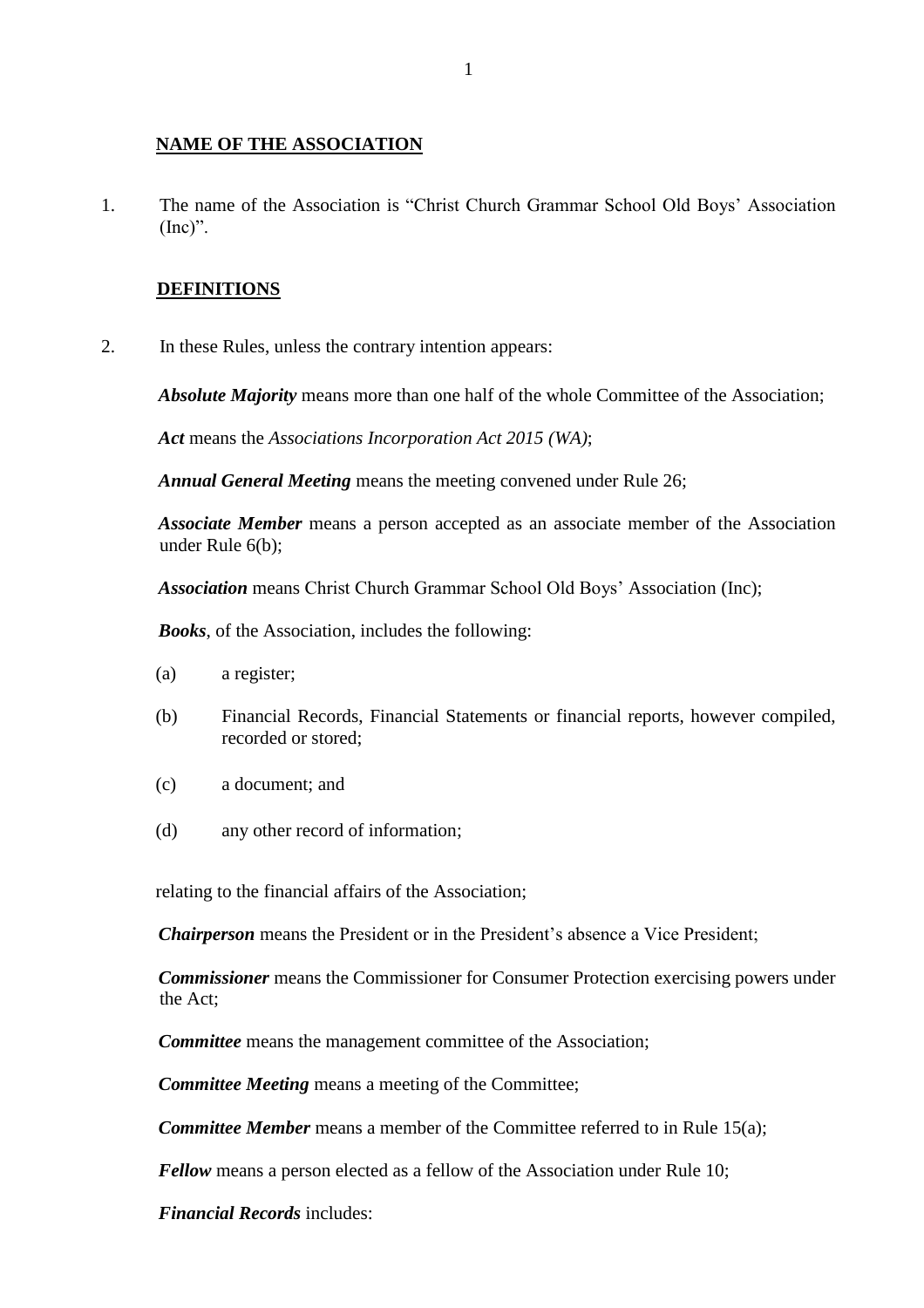- (b) documents of prime entry; and
- (c) working papers and other documents needed to explain:
	- (i) the methods by which Financial Statements are prepared; and
	- (ii) adjustments to be made in preparing Financial Statements;

*Financial Statements* means the financial statements in relation to the Association required under Part 5 Division 3 of the Act;

*Financial Year*, of the Association, has the meaning given in Rule 41;

*Fund* means a Bursary or Scholarship Fund as provided for in Rules 43 to 49;

*General Meeting* means a meeting of the Association to which all Members are invited;

*Honorary Life Member* means a person elected to honorary life membership of the Association under Rule 9;

*Life Member* means a person who becomes entitled to life membership of the Association under Rule 8;

*Member* means a member of the Association;

*Objects* means the objects of the Association specified in Rule 3;

*Old Boy* means a former student of the School who has attended the School for a minimum of two school terms, or such lesser period as the Committee determines in its absolute discretion;

*Ordinary Committee Member* means a Committee Member who is not an office holder of the Association under Rule 15(a);

*Poll* means the process of voting in relation to a matter that is conducted in writing;

*Principal* means the Principal of the School;

*President* means the Committee Member elected to the office of president of the Association in accordance with Rule 17 with the powers and duties set out at Rule 18;

*Register of Members* means the register of members referred to at Rule 13;

*Rules* means these rules of the Association, as in force for the time being;

*School* means Christ Church Grammar School in Western Australia;

*School Council* means the council of the School;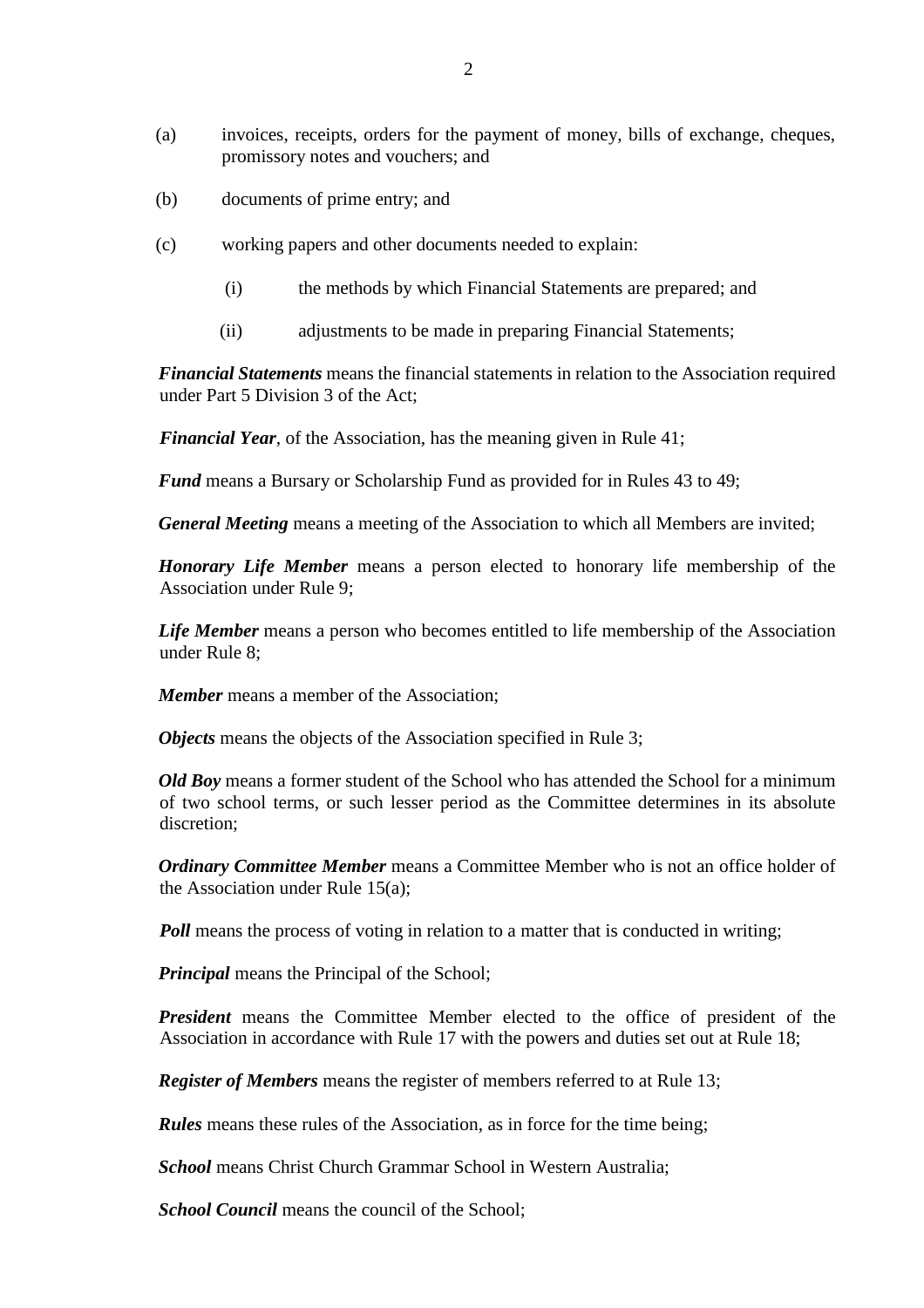**Secretary** means the Committee Member elected to the office of secretary of the Association in accordance with Rule 17 with the duties set out at Rule 19;

*Special General Meeting* means a meeting convened under Rule 27;

*Special Resolution* is a resolution that is passed by a majority of not less than three-fourths of the Members of the Association who are entitled under the Rules to vote and vote in person or, where proxies or postal votes are allowed by the Rules by proxy or postal vote, at a General Meeting of which notice specifying the intention to propose the resolution as a special resolution was given in accordance with the Rules;

*Students* means students of the School;

*Treasurer* means the Committee Member elected to the office of treasurer of the Association in accordance with Rule 17 with the duties set out at Rule 20;

*Trustees* means in relation to a Fund the trustees of that Fund; and

*Vice President* means the Committee Member elected to the office of vice president of the Association in accordance with Rule 17.

# **OBJECTS OF THE ASSOCIATION**

- 3. The principal objects of the Association are to:
	- (a) further the interests of the School and the Association;
	- (b) without limiting the generality of sub-rule (a), to support and foster the School and the activities of the Students including but without limitation to provide both financial and non-financial assistance of any kind towards:
		- (i) facilities for sporting, scientific, educational and cultural development at the School; and
		- (ii) career awareness programmes and employment opportunities for the Students; and
	- (c) encourage social interaction between the Members.

## **NOT FOR PROFIT BODY**

4. (a) The property and income of the Association must be applied solely towards the promotion of the Objects of the Association and no part of that property or income may be paid or otherwise distributed, directly or indirectly, to any Member of the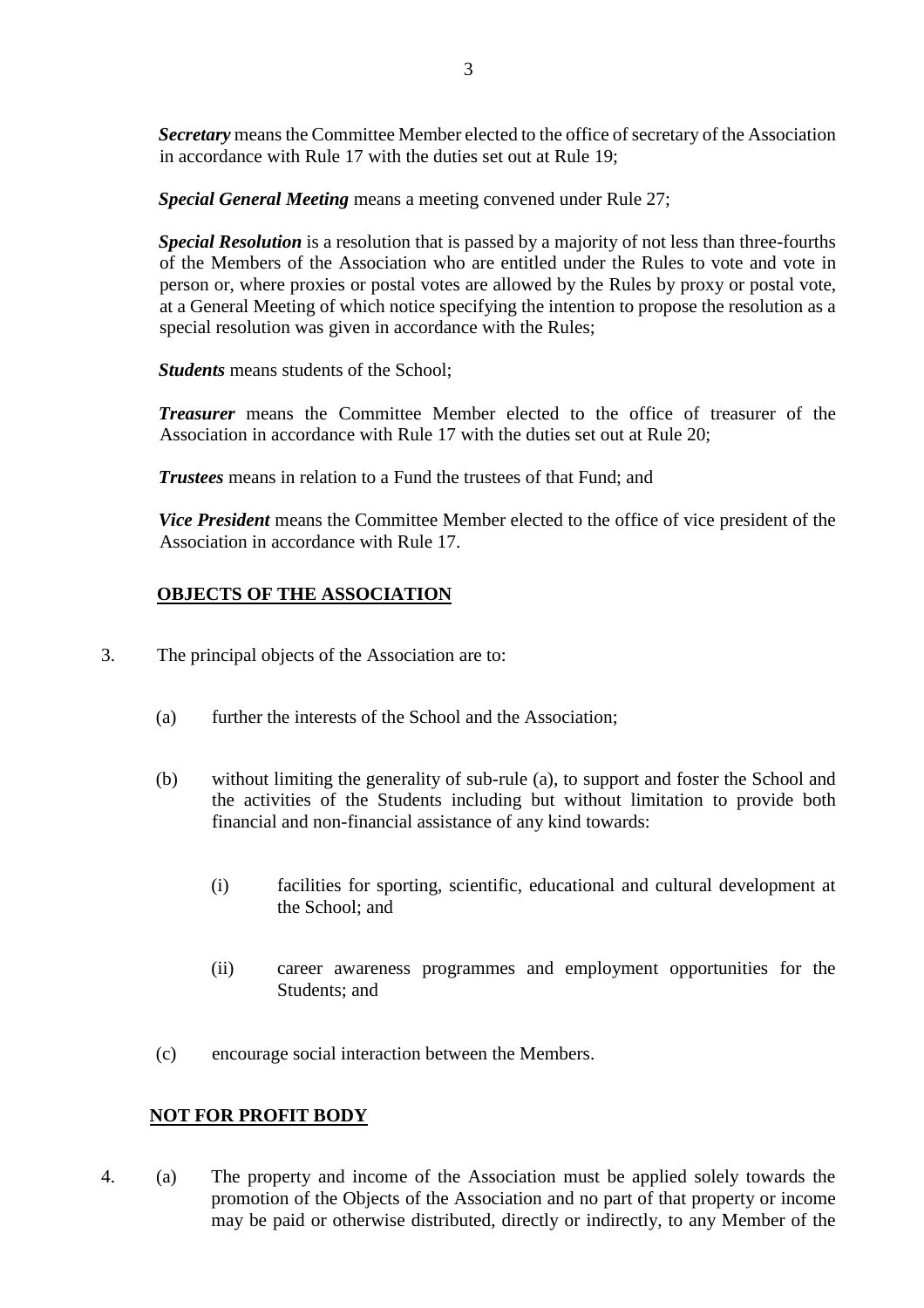Association except in good faith in the promotion of those Objects other than in accordance with sub-rule (c).

- (b) A payment may be made to a Member out of the funds of the Association only if it is authorised under sub-rule (c).
- (c) A payment to a Member out of the funds of the Association is authorised if it is:
	- (i) the payment in good faith to the Member as reasonable remuneration for any services provided to the Association, or for goods supplied to the Association, in the ordinary course of business;
	- (ii) the payment of interest, on money borrowed by the Association from the member, at a rate not greater than the cash rate published from time to time by the Reserve Bank of Australia;
	- (iii) the payment of reasonable rent to the Member for premises leased by the Member to the Association; or
	- (iv) the reimbursement of reasonable expenses properly incurred by the Member on behalf of the Association.

## **POWERS OF THE ASSOCIATION**

- 5. The Association may subject to the Act do all things necessary or convenient for carrying out its objects and purpose, and in particular, may:
	- (a) acquire, hold, deal with, and dispose of any real or personal property;
	- (b) open and operate bank accounts;
	- (c) invest its money:
		- (i) in any security in which trust monies may lawfully be invested; or
		- (ii) in any other manner authorised by these Rules;
	- (d) borrow money upon such terms and conditions as the Association thinks fit;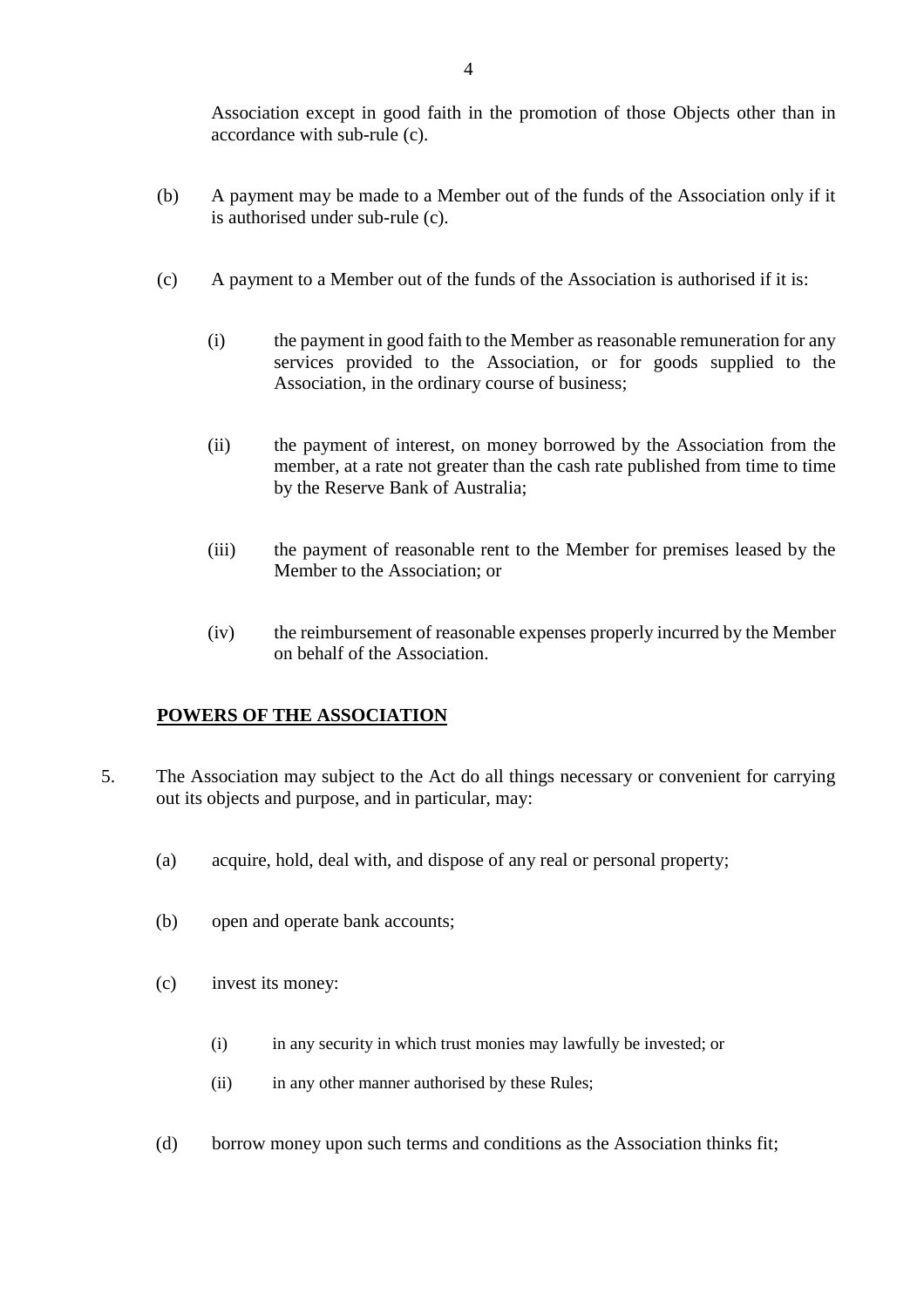- (e) give such security for the discharge of liabilities incurred by the Association as the Association thinks fit;
- (f) appoint agents to transact any business of the Associations on its behalf;
- (g) enter into any other contract it considers necessary or desirable;
- (h) act as trustee and accept and hold real and personal property upon trust, but the Association does not have power to do any act or thing as a trustee that, if done otherwise than as a trustee, would contravene this Act or these Rules; and
- (i) pay and provide scholarships, prizes, gifts and donations for the School and students thereof and pay and provide prizes to any sporting body comprised wholly or predominantly of members of the Association.

## **MEMBERSHIP**

- 6. The categories of membership are:
	- (a) Life Members: all Old Boys since the School's foundation who have not ceased to be Members under Rules 11 or 12 and who have become entitled to life membership under Rule 8;
	- (b) Associate Members: persons who have been accepted by the Association as Associate Members before 2008;
	- (c) Honorary Life Members: persons elected in accordance with Rule 9; and
	- (d) Fellows: Life Members elected in accordance with Rule 10;

all of whom are members of the Association.

#### **RIGHTS AND PRIVILEGES OF MEMBERS**

7. Associate Members, Honorary Life Members and Fellows are entitled to exercise all of the rights and privileges of Life Members.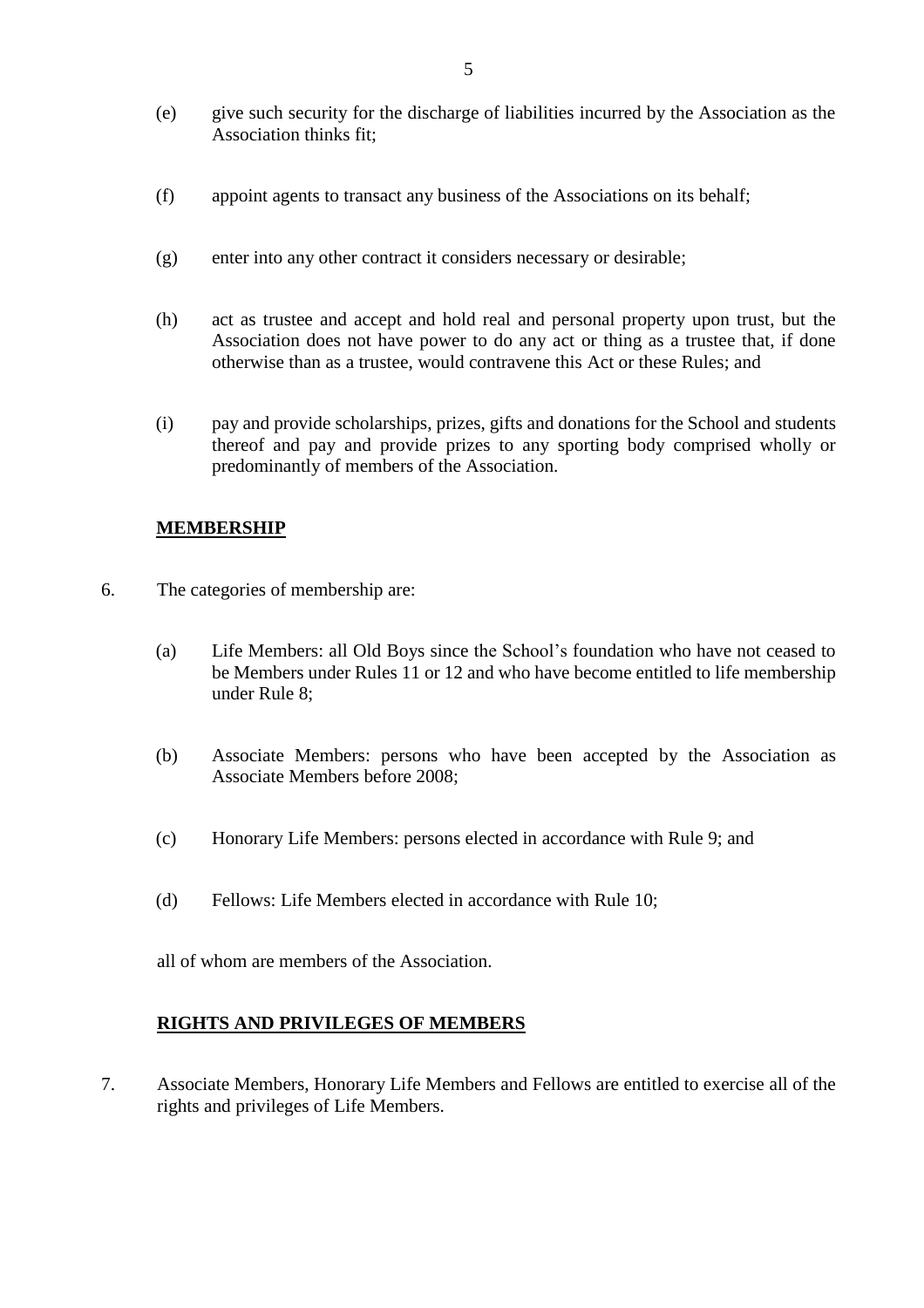#### **LIFE MEMBER**

- 8. (a) An Old Boy becomes a Life Member when he has paid the applicable life membership subscription set under Rule 14, provided that the Committee in its discretion may reject that life membership subscription.
	- (b) The Association is to issue to each Life Member a certificate signifying his Life Membership of the Association.

#### **HONORARY LIFE MEMBER**

- 9. (a) The Association may elect any person, living or deceased, other than an Old Boy to become an Honorary Life Member, in accordance with the following provisions of this Rule 9.
	- (b) Any Member may nominate such a person for Honorary Life Membership by forwarding his proposal to the Committee stating the reasons why he considers such membership appropriate.
	- (c) The Committee is to consider whether to approve such nominations at its meeting in August of each year.
	- (d) If the Committee:
		- (i) considers that the nominee has given outstanding service to the School or to the Association, taking into account the duration of such service and such other matters as it considers appropriate; and
		- (ii) by simple majority approves the proposal,

the name of the nominee is to be placed before the next Annual General Meeting where the Association is to approve or reject the proposal.

- (e) An Honorary Life Member is not required to pay any subscription except the minimum fee as prescribed by the Liquor Control Act if applicable.
- (f) The Association is to issue to each Honorary Life Member a certificate signifying the person's Honorary Life Membership of the Association.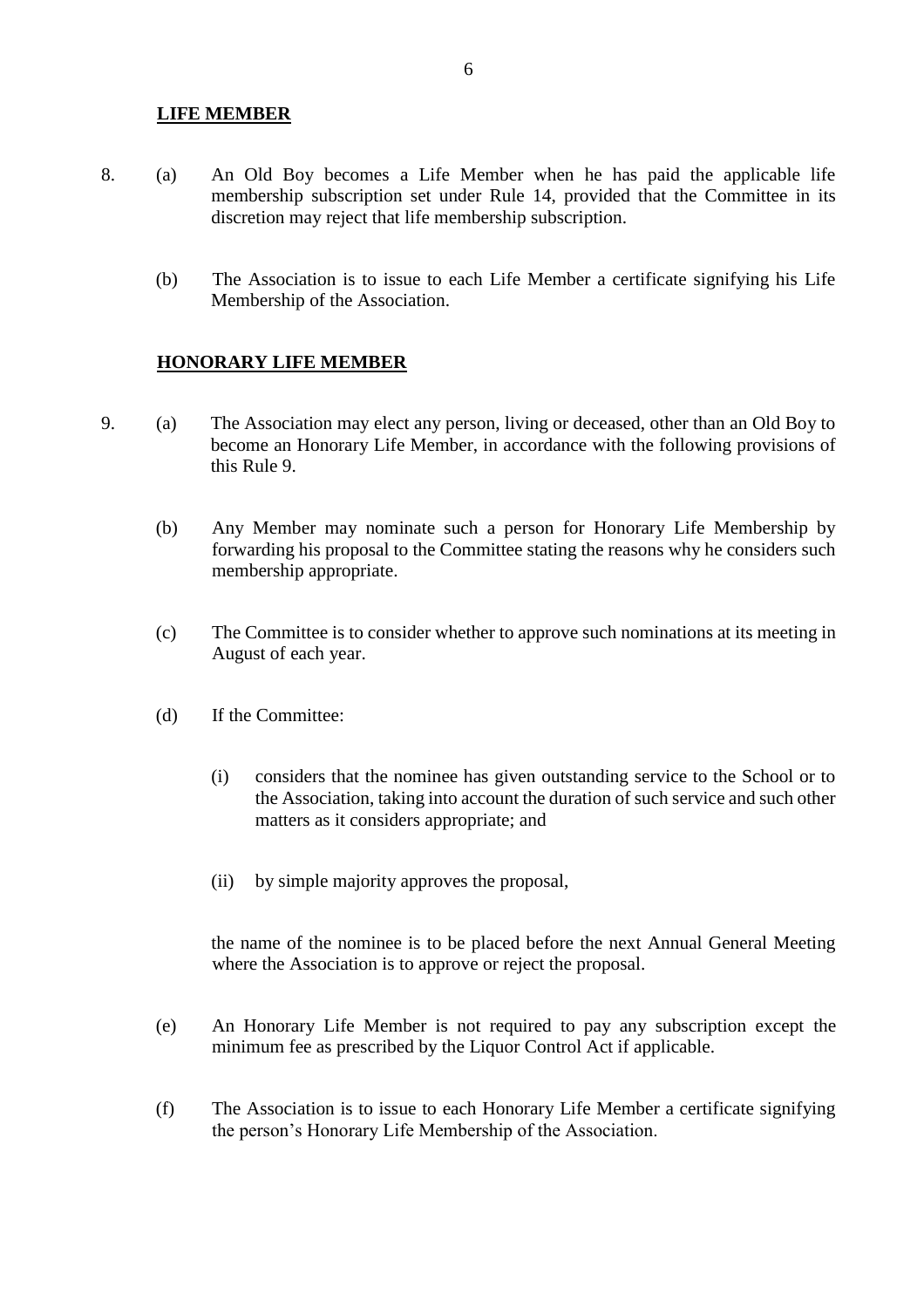#### **FELLOW**

- 10. (a) The Association may elect any Life Member, living or deceased, to become a Fellow, in accordance with the following provisions of this Rule 10.
	- (b) Any Member may nominate a Life Member for fellowship by forwarding his proposal to the Committee stating the reasons why he considers such nomination appropriate.
	- (c) The Committee is to consider whether to approve such nominations at its meeting in August of each year.
	- (d) If the Committee:
		- (i) considers that the nominee has given outstanding service to the School or to the Association, taking into account the duration of such service and such other matters as it considers appropriate; and
		- (ii) by simple majority approves the proposal;

the name of the nominee is to be placed before the next Annual General Meeting where the Association is to approve or reject the proposal.

(e) The Association is to issue to each Fellow a certificate signifying his fellowship of the Association.

#### **WHEN MEMBERSHIP CEASES**

- 11. A Member ceases to be a Member of the Association:
	- (a) on his written resignation or death (except that death will not disqualify a Member for eligibility to be elected an Honorary Life Member or Fellow in accordance with Rules 9 and 10); or
	- (b) a resolution of the Committee to determine his membership passed in accordance with Rule 12.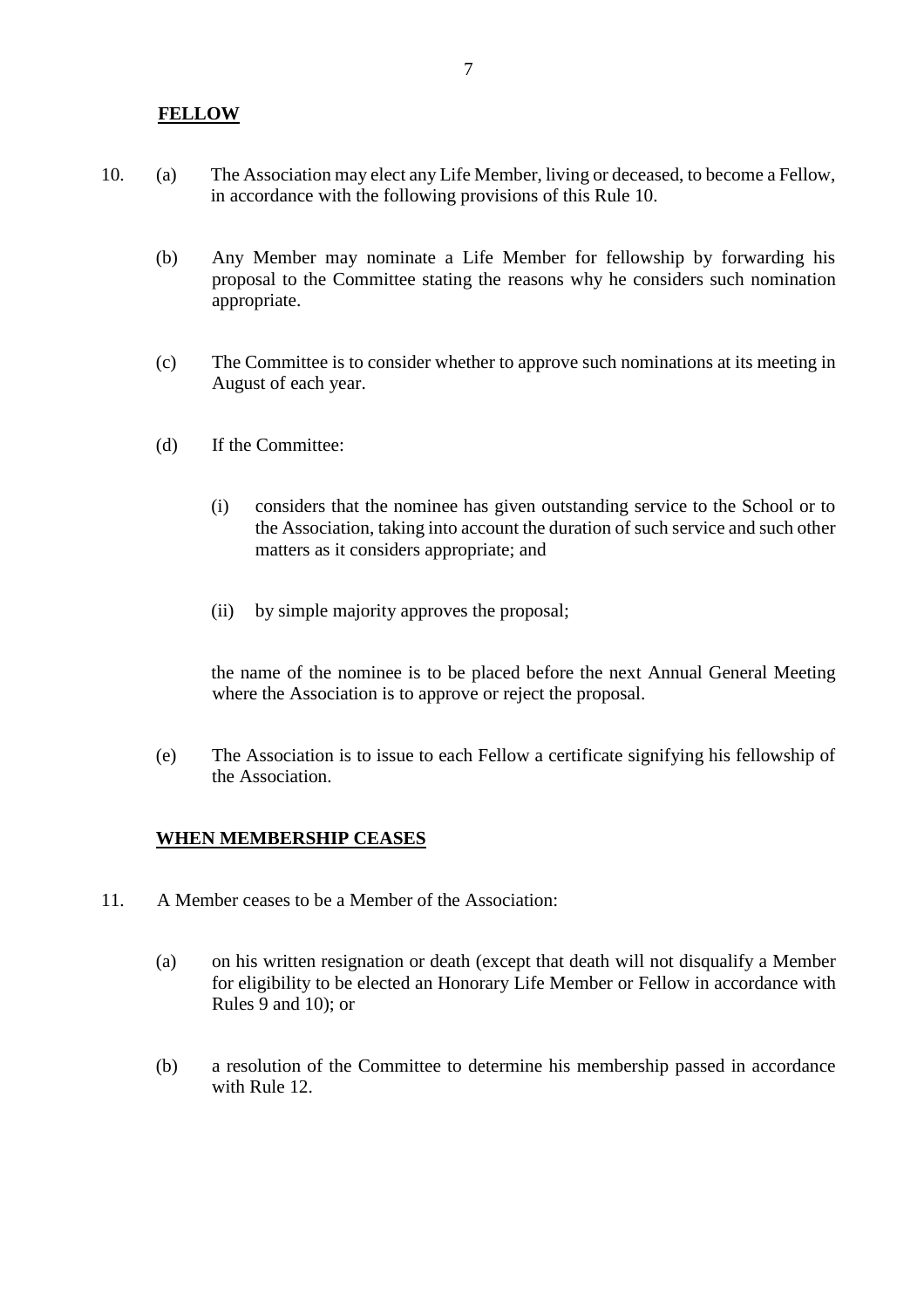## **EXPULSION**

12. The Committee may for any good reason expel any Member of the Association, but that expelled Member will have the right of appeal against expulsion to the Association at the next Annual General Meeting or at a Special General Meeting called for the purpose. The decision of that meeting will be final.

#### **REGISTER OF MEMBERS**

- 13. (a) The Secretary, or another person authorised by the Committee, is responsible for the requirements imposed on the Association under section 53 of the Act to maintain the Register of Members and record in that register any change in the membership of the Association.
	- (b) In addition to the matters referred to in section 53(2) of the Act, the Register of Members must include the class of membership (if applicable) to which each Member belongs and the date on which each Member becomes a Member.
	- (c) A Member is responsible for informing the Secretary of any changes to the Member's contact details which are recorded in the Register of Members.
	- (d) The Register of Members must be kept at the Secretary's place of residence, or at another place determined by the Committee.
	- (e) A Member who wishes to inspect the Register of Members must contact the Secretary to make the necessary arrangements.
	- $(f)$  If:
		- (i) a Member inspecting the Register of Members wishes to make a copy of, or take an extract from, the register under section 54(2) of the Act; or
		- (ii) a Member makes a written request under section 56(1) of the Act to be provided with a copy of the Register of Members;

the Committee may require the Member to provide a statutory declaration setting out the purpose for which the copy or extract is required and declaring that the purpose is connected with the affairs of the Association.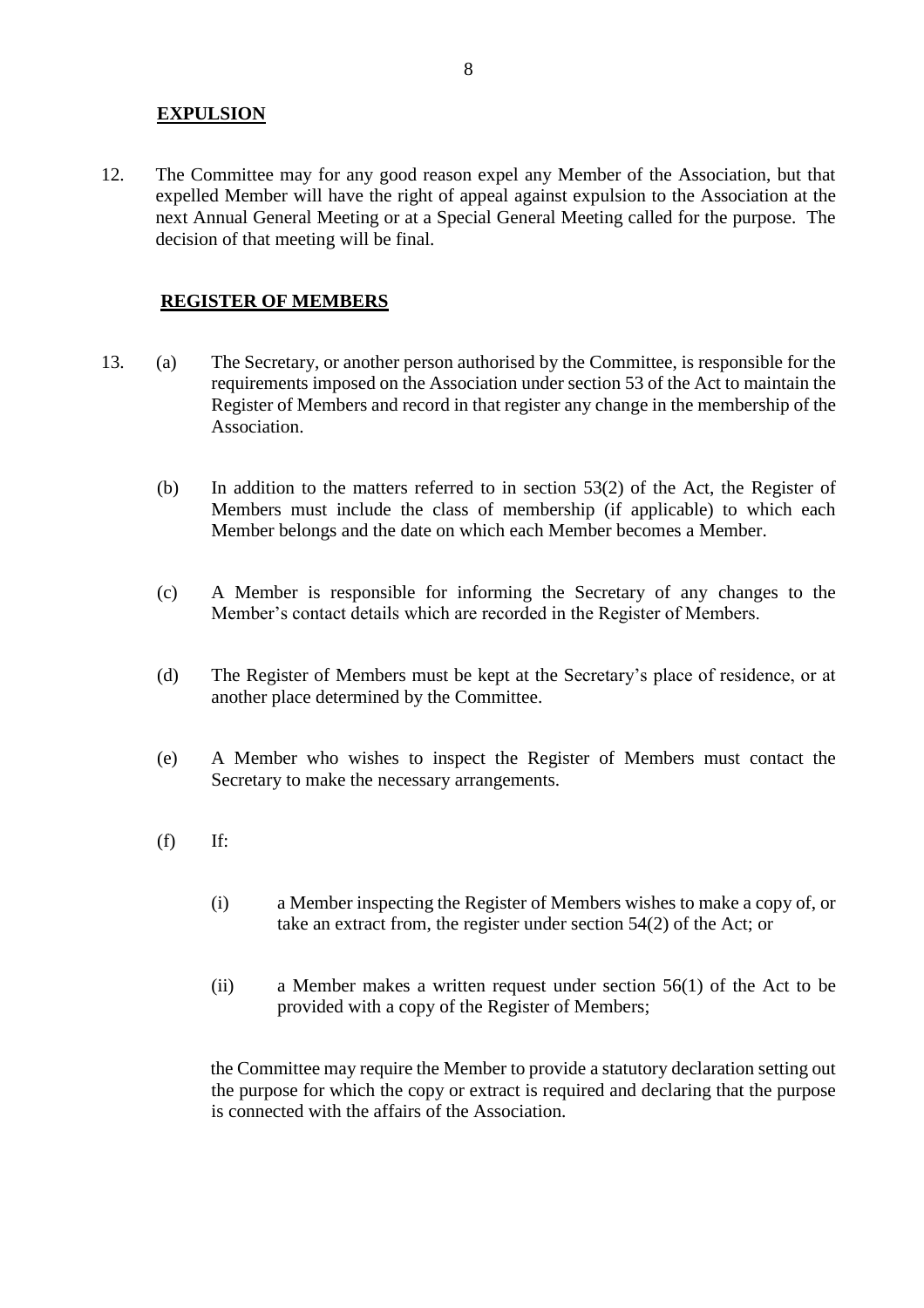#### **SUBSCRIPTIONS**

- 14. (a) The Committee at its first meeting after the Annual General Meeting in each year is to review the life membership subscription and may set such new subscription as it deems fit.
	- (b) In the event of the Committee setting a new subscription under sub-rule (a), each Member is to be notified of the new subscriptions as soon as practicable after the first Committee Meeting in each year and for this purpose a notice on the Association's website will suffice.
	- (c) The Committee has the power to decrease or waive the membership fees of any Old Boy if, in its absolute discretion, it considers it appropriate to do so.

#### **COMMITTEE MEMBERS**

- 15. (a) The Committee Members for the Association consist of:
	- (i) the President;
	- (ii) the immediate past President;
	- (iii) two Vice Presidents;
	- (iv) the Secretary;
	- (v) the Treasurer;
	- (vi) at least one and no more than seven Ordinary Committee Members; and
	- (vii) a country representative.
	- (b) The Principal is to be an ex officio Member of the Committee with no voting rights.
	- (c) The Captain of School or a member of his year group nominated by the Committee is to be an ex officio Member of the Committee with no voting rights from 1 January in the year succeeding the year he left School until the Annual General Meeting of the Association in the year he is serving on the Committee.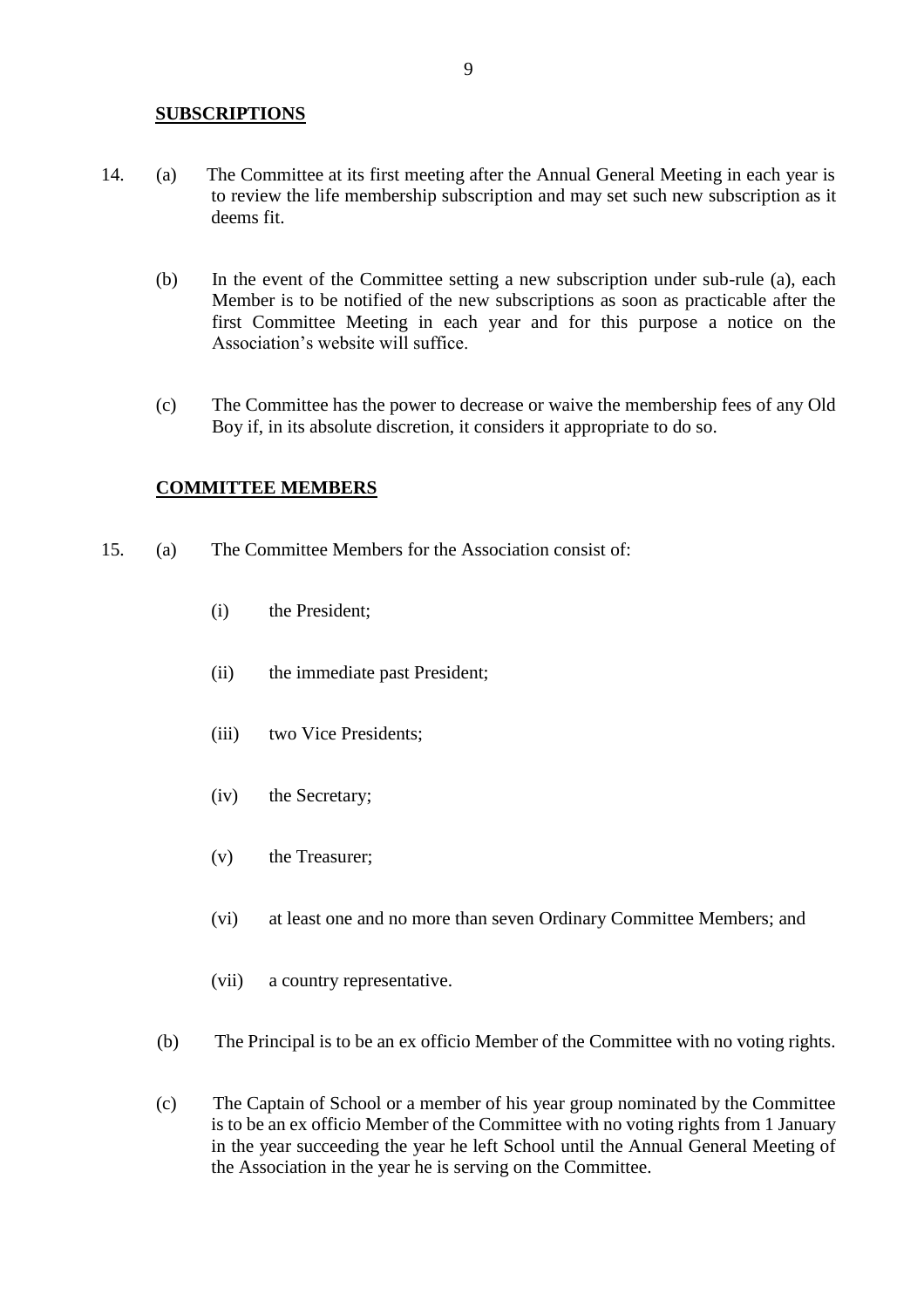- (d) A person may be a Committee Member if the person is:
	- (i) an individual who has reached 18 years of age; and
	- (ii) a Member.
- (e) A person must not hold 2 or more of the offices mentioned in sub-rule (a) at the same time.

# **MANAGEMENT**

- 16. (a) The sole management of the Association is in the hands of the Committee.
	- (b) The Committee is to manage the Association in accordance with these Rules and the Act.
	- (c) All acts of the Committee are subject to investigation and confirmation or otherwise by the Members at a General Meeting of the Association.
	- (d) The Committee may appoint sub-committees of members and may delegate the power to act provided that all such sub-committees are be required to report to and be responsible to the Committee.
	- (e) The Committee must develop and maintain a documented strategic plan for achieving the objects of the Association.
	- (f) The strategic plan is to be reviewed by the Committee at intervals not exceeding three years.
	- (g) The Committee must prepare an annual business plan which is consistent with the vision, mission and strategy statements set out in the strategic plan. The plan must be approved by the Committee at its first meeting each year.
	- (h) The President's report to the Annual General Meeting is to contain an account of Committee achievement and performance relative to the business plan.

# **ELECTION OF COMMITTEE MEMBERS**

17. (a) A Member becomes a Committee Member if the Member: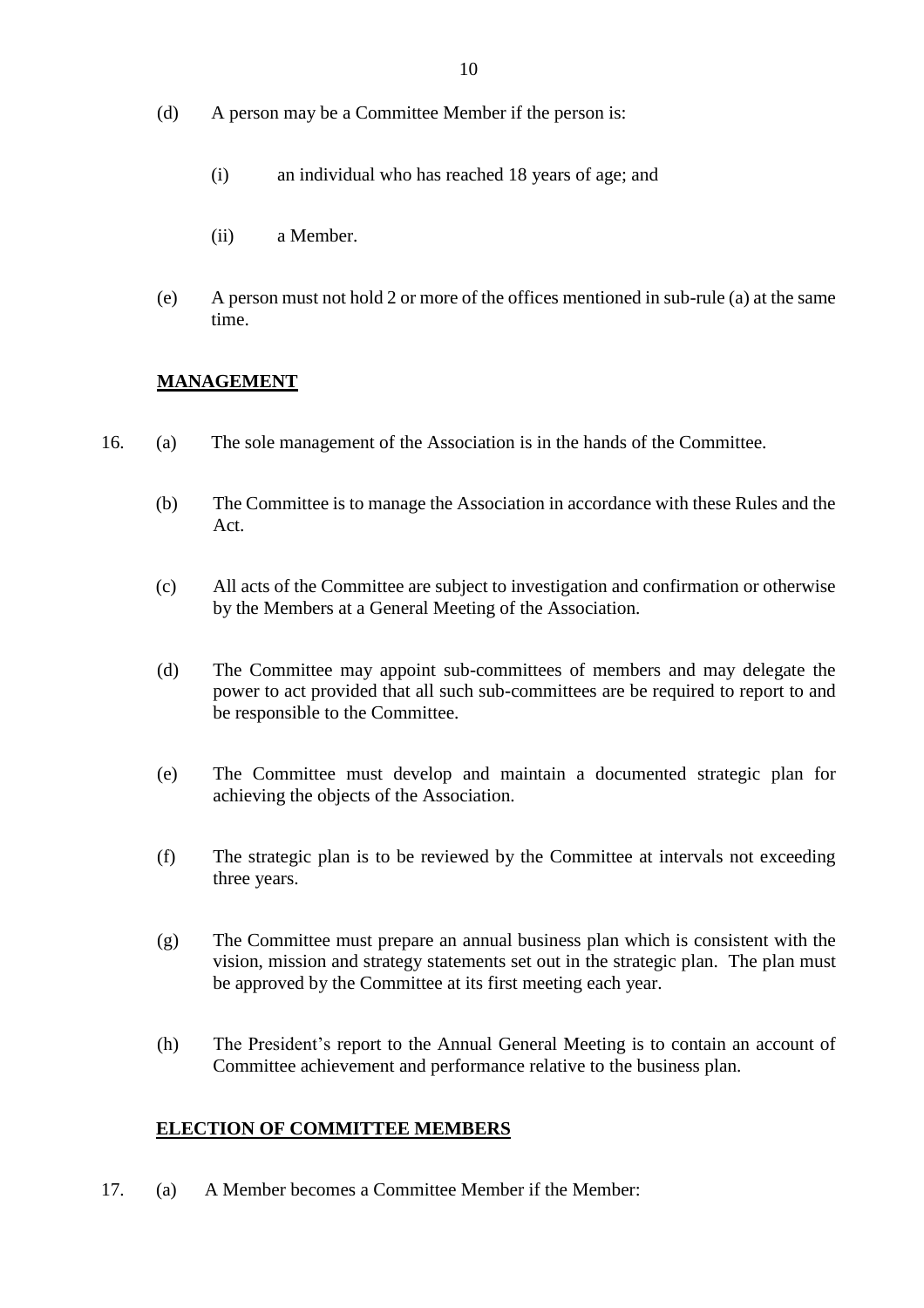- (i) is elected to the Committee at a General Meeting; or
- (ii) is appointed to the Committee by the Committee to fill a casual vacancy under Rule 25.
- (b) At the Annual General Meeting the Members are to elect the following:

 President Vice Presidents (2) Secretary Treasurer Ordinary Committee Member (at least one and not more than seven) Country Representative Auditor Member of School Council Bursary and/or Scholarship Fund Trustee(s)

- (c) Except as otherwise provided by these Rules nominations for any position may be made either in writing or by verbal proposal at the meeting provided that the nominator of an absent Member must vouch for that absentee's preparedness to take office should he be elected.
- (d) Persons elected at the Annual General Meeting will hold office until the next Annual General Meeting, but should a vacancy occur that vacancy may be filled by the Committee pursuant to Rule 25, the person so appointed holding office for the remainder of the term for which his predecessor was elected or appointed.

#### **PRESIDENT**

- 18. (a) It is the duty of the President to consult with the Secretary regarding the business to be conducted at each Committee Meeting and General Meeting.
	- (b) The President has the powers and duties relating to convening and presiding at Committee Meetings and presiding at General Meetings provided for in these Rules.
	- (c) In the event of the absence from the General Meeting of the President, a Member elected by the other Members present at the General Meeting must preside at the General Meeting.

#### **SECRETARY**

- 19. The Secretary has the following duties:
	- (a) dealing with the Association's correspondence;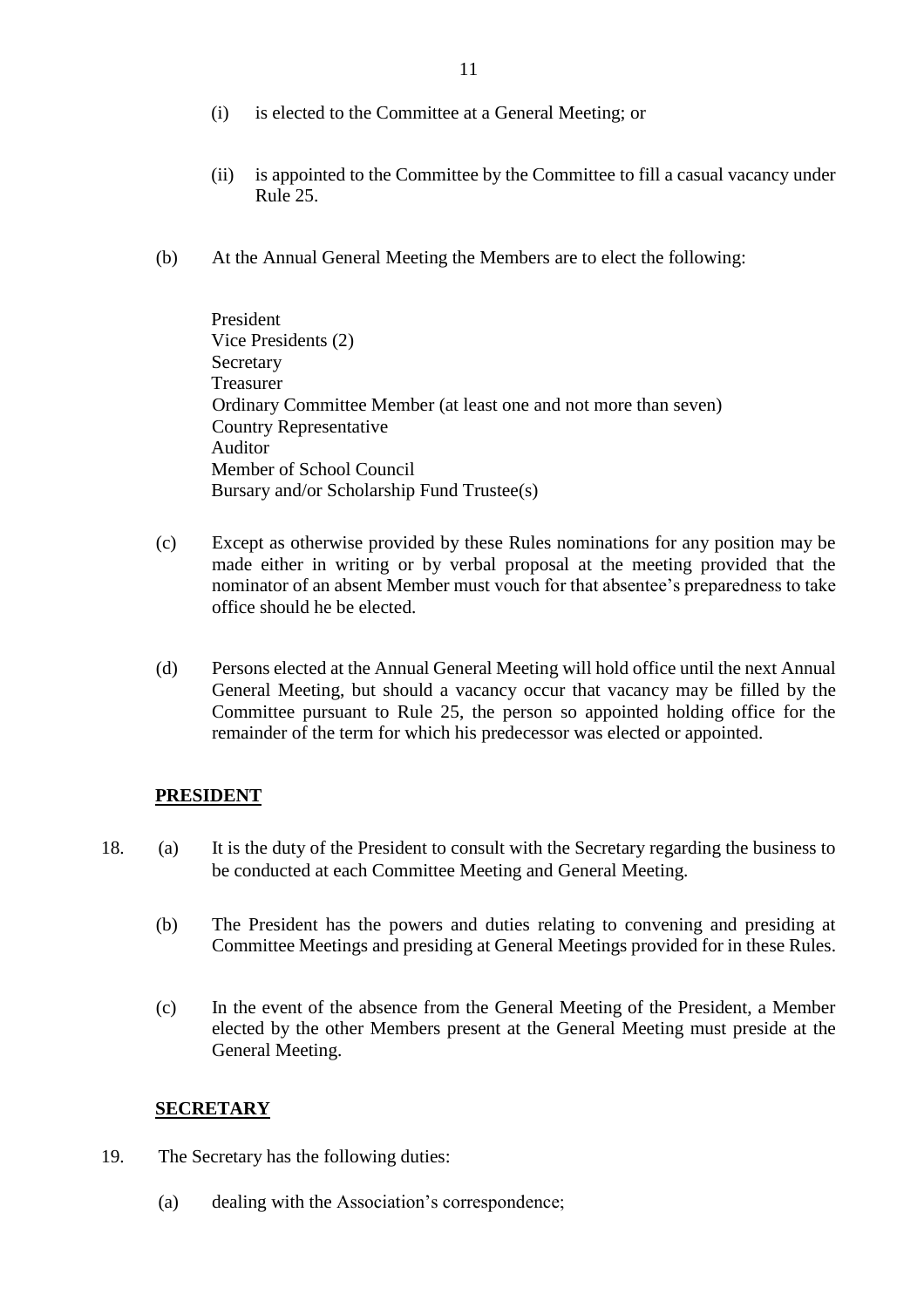- (b) consulting with the President regarding the business to be conducted at each Committee Meeting and General Meeting;
- (c) preparing the notices required for meetings and for the business to be conducted at meetings;
- (d) unless another person is authorised by the Committee to do so, maintaining on behalf of the Association the Register of Members;
- (e) unless another person is authorised by the Committee to do so, keeping the Register of Members at the Secretary's place of residence, or at another place determined by the Committee.
- (f) maintaining on behalf of the Association an up-to-date copy of these Rules, as required under section 53(1) of the Act;
- (g) unless another person is authorised by the Committee to do so, maintaining on behalf of the Association a record of Committee Members and other persons authorised to act on behalf of the Association, as required under section 58(2) of the Act;
- (h) ensuring the safe custody of the Books of the Association, other than the Financial Records, Financial Statements and financial reports, as applicable to the Association;
- (i) maintaining full and accurate minutes of Committee Meetings and General Meetings; and
- (j) carrying out any other duty given to the Secretary under these Rules or by the Committee.

## **TREASURER**

- 20. The Treasurer has the following duties:
	- (a) ensuring that any amounts payable to the Association are collected and issuing receipts for those amounts in the Association's name;
	- (b) ensuring that any amounts paid to the Association are credited to the appropriate account of the Association, as directed by the Committee;
	- (c) ensuring that any payments to be made by the Association that have been authorised by the Committee or at a General Meeting are made on time;
	- (d) ensuring that the Association complies with the relevant requirements of Part 5 of the Act;
	- (e) ensuring the safe custody of the Association's Financial Records, Financial Statements and financial reports, as applicable to the Association;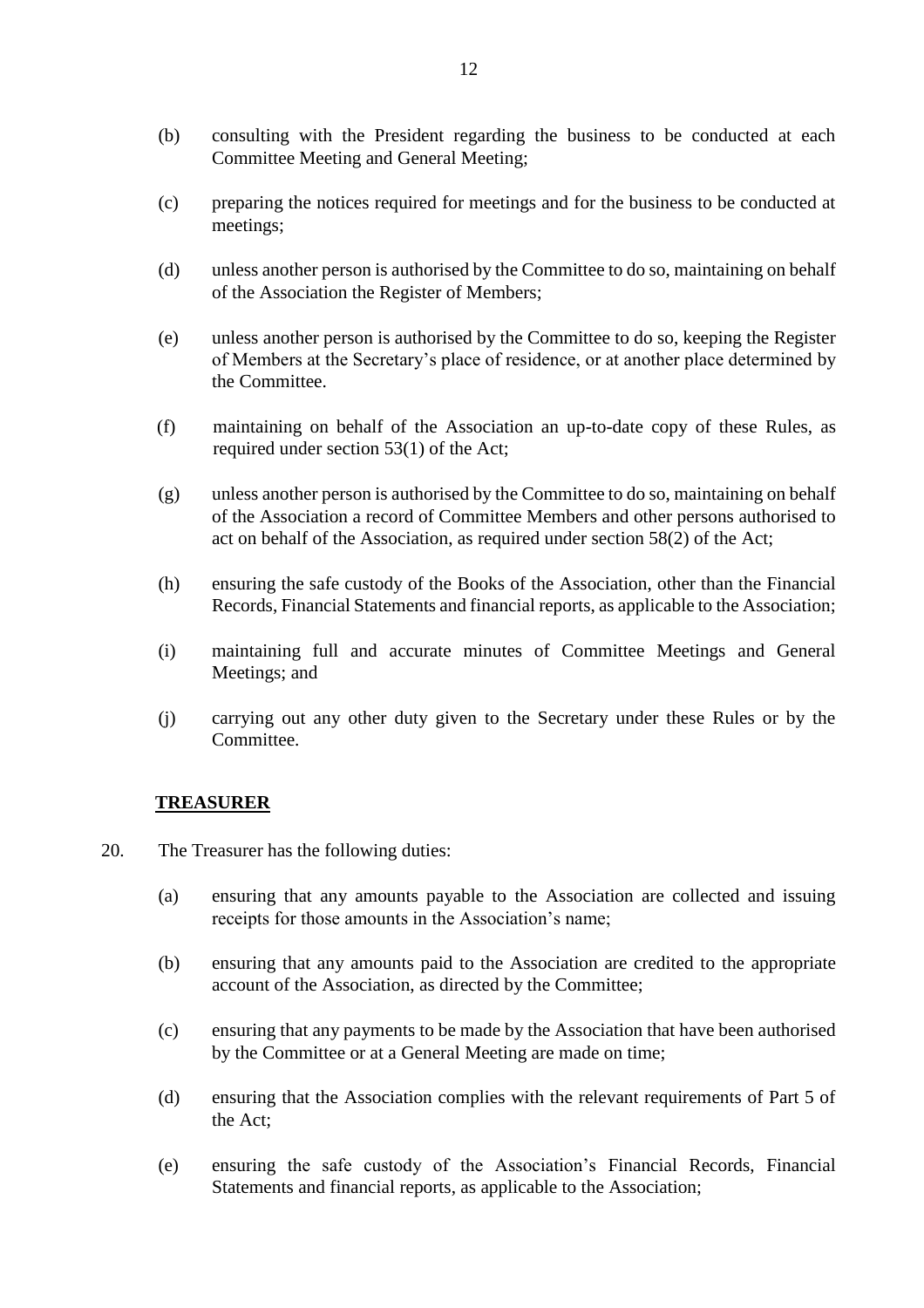- (f) providing any assistance required by an auditor or reviewer conducting an audit or review of the Association's Financial Statements or financial report under Part 5 Division 5 of the Act; and
- (g) carrying out any other duty given to the Treasurer under these Rules or by the Committee.

## **INDEMNITY TO COMMITTEE MEMBER**

- 21. (a) The Association must indemnify a Committee Member on a full indemnity basis and to the full extent permitted by law against all losses, liabilities, costs, charges and expenses incurred by the Committee Member as an officer of the Association (including, without limitation, all liabilities incurred where the Committee Member acts as an officer of any other body corporate at the request of the Association and any joint venture company in which the Association has a direct or indirect interest). Subject to these Rules, this indemnity includes, without limitation, a liability for negligence.
	- (b) The indemnity in sub-rule (a) is an irrevocable, unconditional, continuing and principal obligation of the Association despite:
		- (i) the resignation or removal of the Committee Member as an officer of the Association;
		- (ii) the settlement of any dispute between the Committee Member and the Association or a third party; or
		- (iii) the occurrence of any other thing,

and remains in full force and effect until released by the Committee Member.

(c) The Association may enter into a contract of insurance to protect a Committee Member against any liability incurred by a Committee Member as an officer of the Association.

#### **COMMITTEE MEETINGS**

- 22. (a) The Committee must meet not less than six times in each year on the dates and at the times and places determined by the Committee.
	- (b) Special Committee Meetings may be convened by the President or any two Committee Members.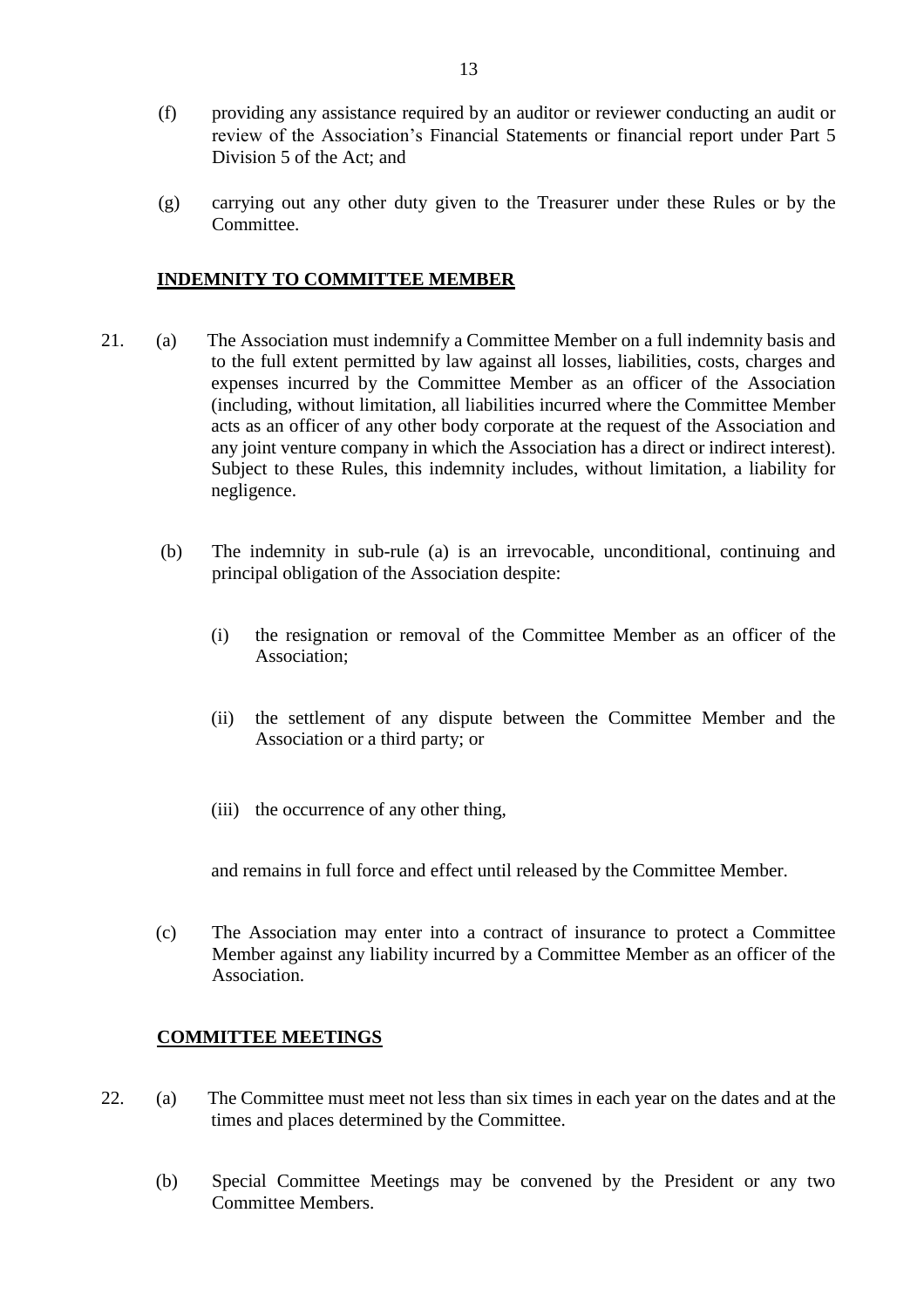- (c) At a Committee Meeting five Committee Members forms a quorum.
- (d) A question arising at a Committee Meeting must be decided by a majority of votes, but, if there is no majority, the Chairperson will have a casting vote in addition to his or her deliberative vote.
- (e) The presence of a Committee Member at a Committee Meeting need not be by attendance in person but may be by that Committee Member and each other Committee Member at the meeting being simultaneously in contact by telephone or other means of instantaneous communication.
- (f) A Member who participates in a Committee Meeting as allowed under sub-rule (e) is taken to be present at the meeting and, if the Member votes at the meeting, the Member is taken to have voted in person.
- (g) Subject to these Rules, the procedure and order of business to be followed at a Committee Meeting must be determined by the Committee Members present at the Committee Meeting.
- (h) The Committee may determine matters by circular resolution, which matters may be circulated and responded to by email provided that all Committee Members are sent the circular resolution by the President or Secretary at approximately the same time. The passing of a circular resolution requires all Committee Members to agree to the resolution set out in the document in writing. Separate copies of a circular resolution may be used for approval by the Committee if the wording of the resolution and statement is identical in each copy.
- (i) As required under Part 4 Division 2 of the Act, a Committee Member having any material personal interest in a contract, or proposed contract, made by, or in the contemplation of, the Committee (except if that material personal interest exists only by virtue of the fact that the member of the Committee is a member of a class of persons for whose benefit the Association is established), must:
	- (i) as soon as he or she becomes aware of that interest, disclose the nature of and extent of his or her interest to the Committee; and
	- (ii) not take part in any deliberations or decision of the Committee with respect to that contract.
- (j) Sub-rule (i) does not apply with respect to a material interest that exists only by virtue of the fact that the member of the Committee is an employee of the Association.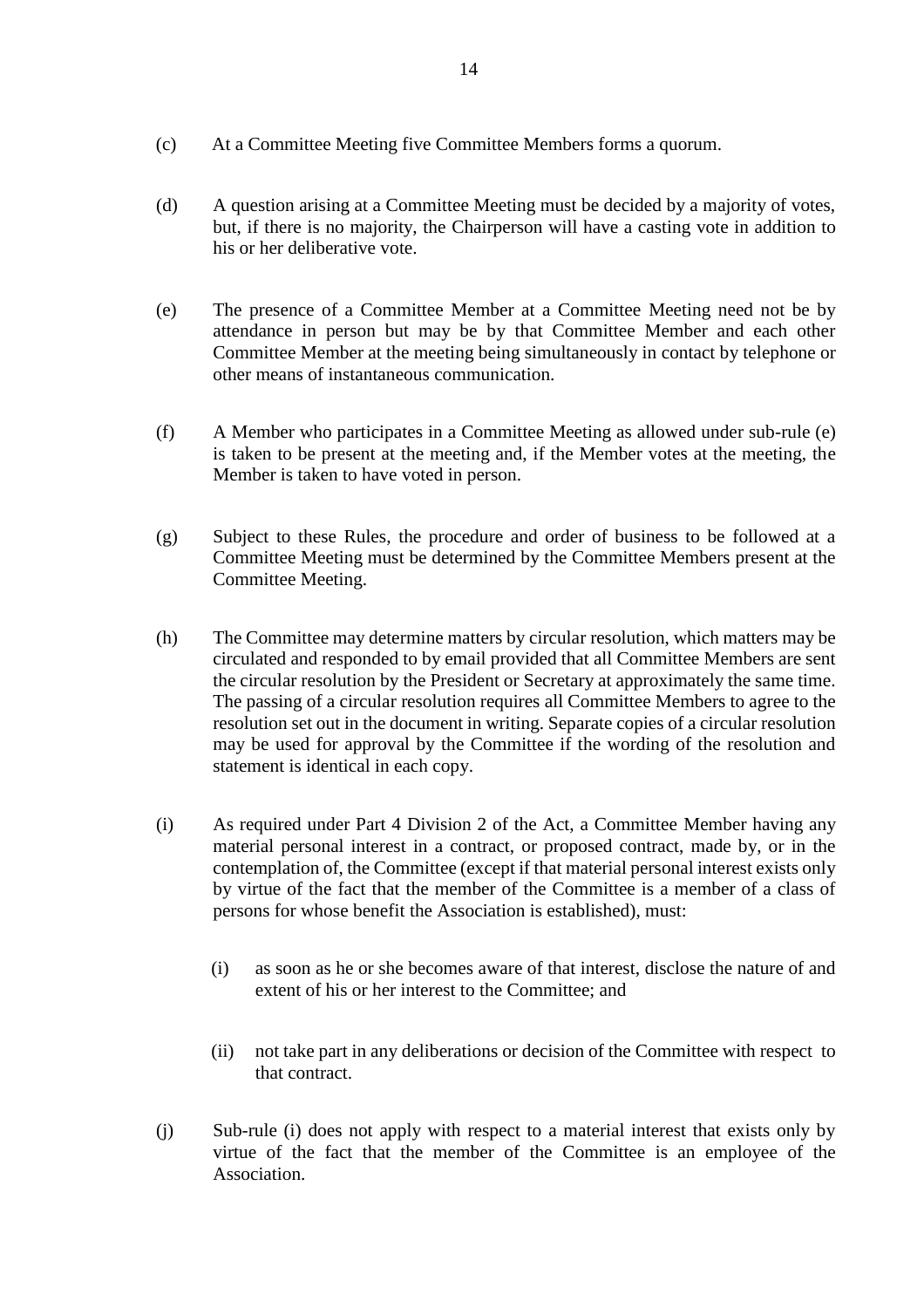(k) The Secretary must cause every disclosure made under sub-rule (i)(i) by a Member of the Committee to be recorded in the minutes of the meeting of the Committee at which it is made.

#### **RESIGNATION**

23. All the Committee Members must resign at each Annual General Meeting but are eligible for re-election.

## **REMOVAL OF COMMITTEE**

24. The Committee may be removed by a vote of the majority at a Special General Meeting called for that purpose and a new Committee may be appointed in its place for the remainder of the old Committee's term.

## **CASUAL VACANCY**

- 25. (a) A casual vacancy occurs in the office of a Committee Member and that office becomes vacant if the Committee Member:
	- (i) dies or otherwise ceases to be a Member;
	- (ii) resigns from the Committee or is removed from office under these Rules;
	- (iii) becomes ineligible to accept an appointment or act as a Committee Member under section 39 of the Act;
	- (iv) becomes permanently unable to act as a Committee Member because of a mental or physical disability; or
	- (v) fails to attend three consecutive Committee Meetings, of which the person has been given notice, without having notified the Committee that the person will be unable to attend.
	- (b) A casual vacancy on the Committee may be filled by a Member appointed by the Committee.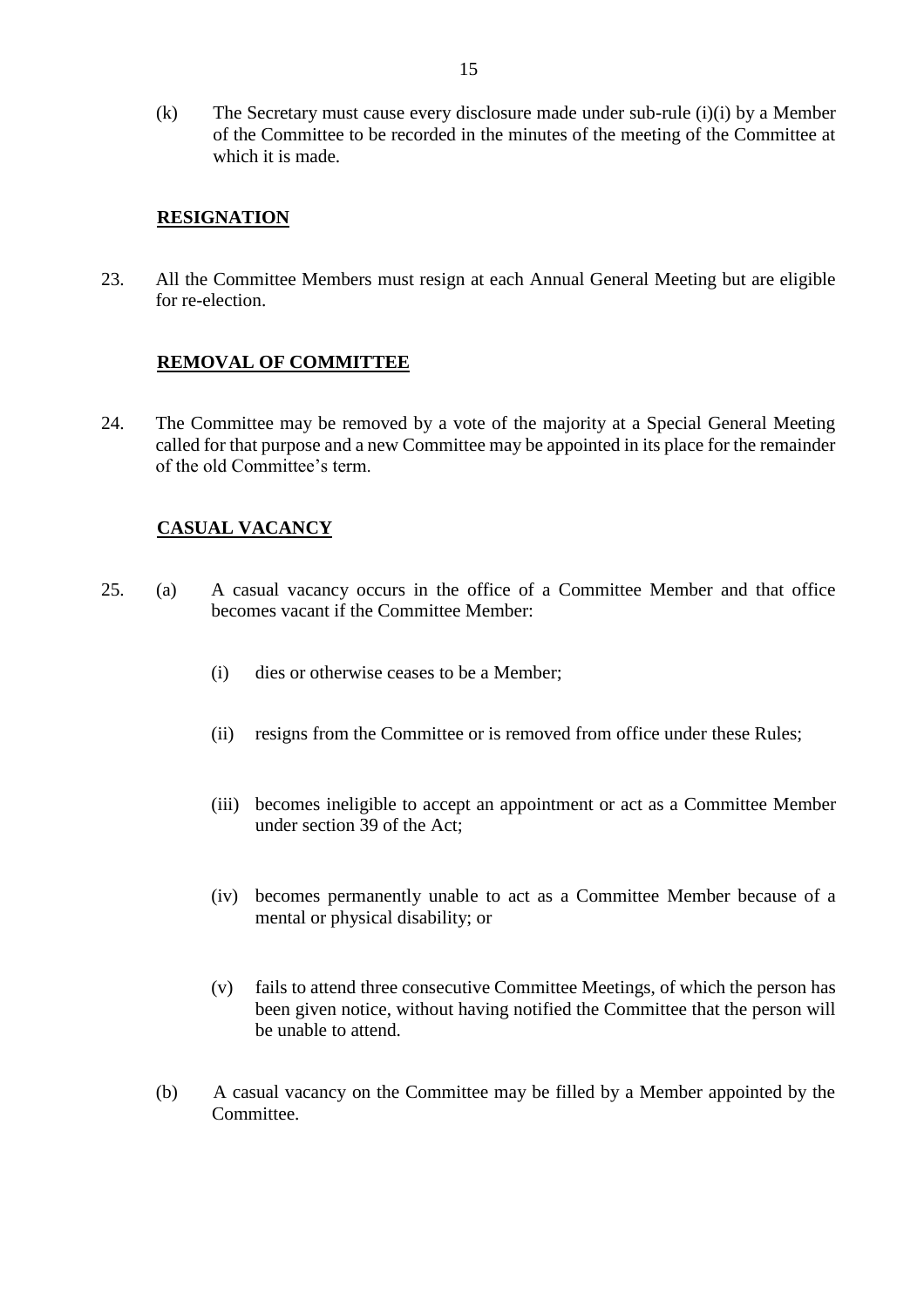#### **ANNUAL GENERAL MEETING**

- 26. (a) The Committee must determine the date, time and place of the Annual General Meeting.
	- (b) If it is proposed to hold the Annual General Meeting more than 6 months after the end of the Association's Financial Year, the Secretary must apply to the Commissioner for permission under section 50(3)(b) of the Act within 4 months after the end of the Financial Year.
	- (c) The Chairperson is to declare the meeting open at the appointed time and the following order of business is to be observed where applicable:
		- (1) Attendance
		- (2) Apologies
		- (3) Confirmation of Minutes of last General Meeting
		- (4) Business arising out of the Minutes
		- (5) Report of President
		- (6) Report of Treasurer and Accounts
		- (7) Report of Auditor
		- (8) Report of Scholarship Trustees
		- (9) Notice of Motion
		- (10) Election of Committee Members
		- (11) Other Business.
	- (d) Any other business of which notice has been given in accordance with these Rules may be conducted at the Annual General Meeting.

#### **SPECIAL GENERAL MEETING**

- 27. (a) The Committee may convene a Special General Meeting.
	- (b) The Committee must convene a Special General Meeting if at least 20 Members require a Special General Meeting to be convened.
	- (c) The Members requiring a Special General Meeting to be convened must:
		- (i) make the requirement by written notice given to the Secretary;
		- (ii) state in the notice the business to be considered at the meeting; and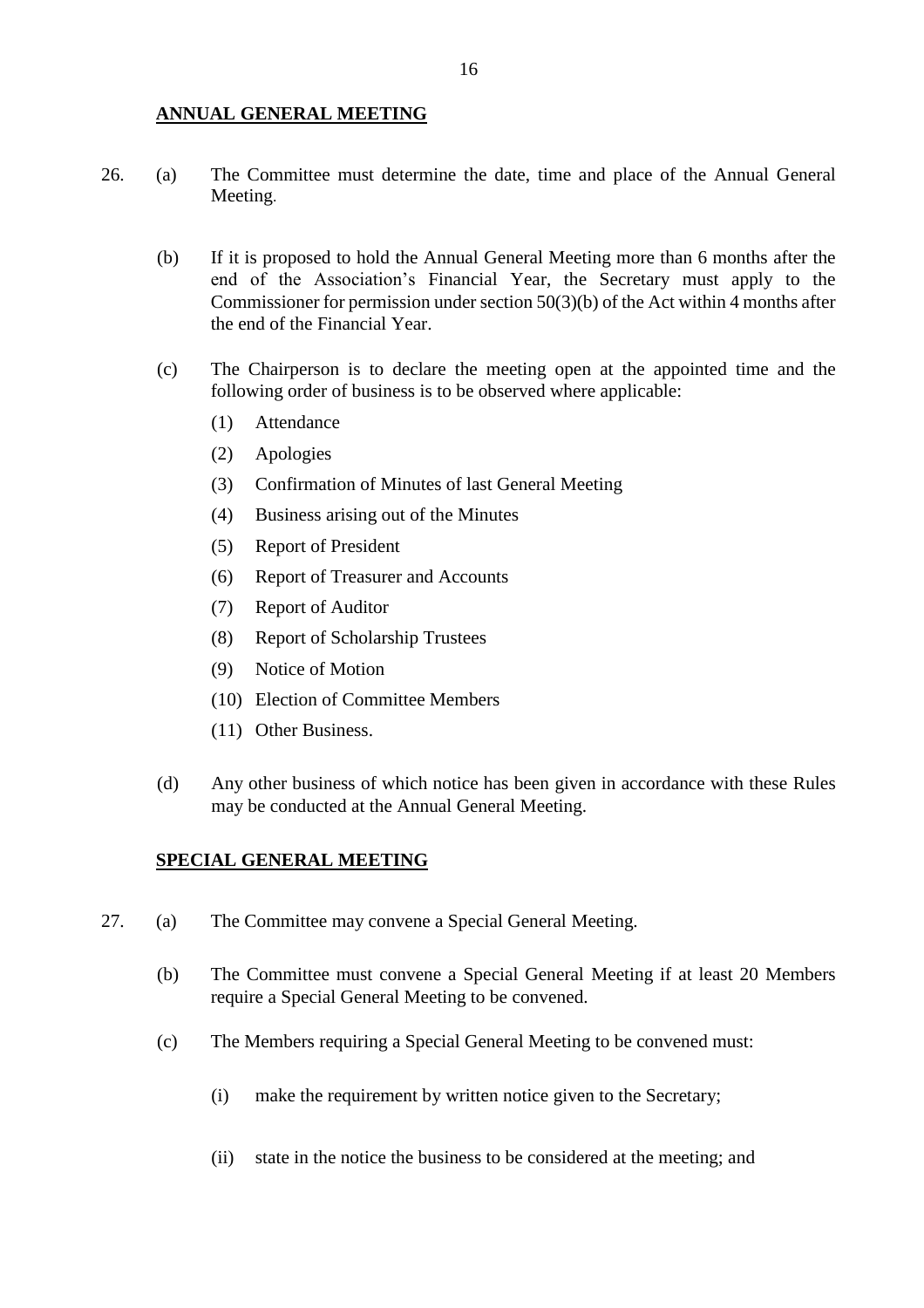- (iii) each sign the notice.
- (d) The Special General Meeting must be convened within 28 days after the day that notice is given under sub-rule (c)(i).
- (e) If the Committee does not convene a Special General Meeting within that 28 day period, the Members making the requirement may themselves convene the Special General Meeting.
- (f) A Special General Meeting convened by Members under sub-rule (e):
	- (i) must be held within 3 months after the date the original requirement was made; and
	- (ii) may only consider the business stated in the notice by which the requirement was made.
- (g) The Association must reimburse any reasonable expenses incurred by the Members convening a Special General Meeting under sub-rule (e).

#### **NOTICE OF GENERAL MEETINGS**

- 28. (a) Subject to sub-rule (c) the Secretary or, in the case of a Special General Meeting convened under these Rules, the Members convening the Meeting, must give to each Member:
	- (i) at least 21 days' notice of a General Meeting if a Special Resolution is to be proposed at the meeting; or
	- (ii) at least 14 days' notice of a General Meeting in any other case.
	- (b) The notice must:
		- (i) specify the date, time and place of the meeting;
		- (ii) indicate the general nature of each item of business to be considered at the meeting;
		- (iii) if the meeting is the Annual General Meeting, include the names of the Members who have nominated for election to the Committee; and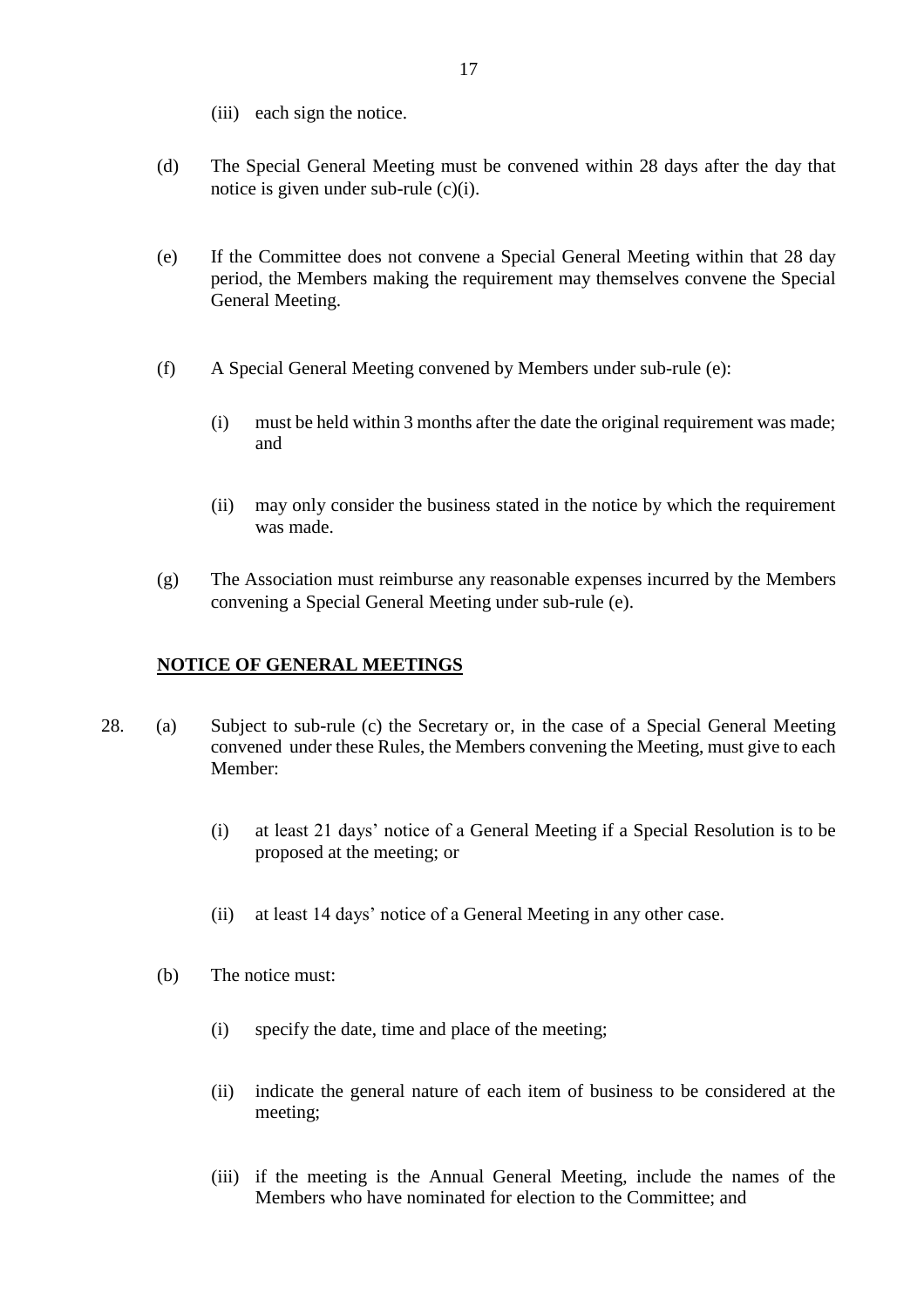- (iv) if a Special Resolution is proposed:
	- (1) set out the wording of the proposed resolution as required by section 51(4) of the Act; and
	- (2) state that the resolution is intended to be proposed as a Special Resolution.
- (c) The Secretary must give a notice under this Rule 28 by:
	- (i) serving it on a Member personally;
	- (ii) in the case of a notice of General Meeting, by publication of a notice on the Association website;
	- (iii) sending it by post to a Member at the address of the Member appearing on the Register of Members; or
	- (iv) sending it to an email address of the Member held by the Association or an email address that the Member has nominated.
- (d) When a notice is sent by post under sub-rule (c)(iii), sending of the notice will be deemed to be properly effected if the notice is sufficiently addressed and posted to the Member concerned by ordinary prepaid mail.
- (e) When a notice is sent by email under sub-rule (c)(iv), sending the notice will be deemed to be properly effected when sent unless the sender receives an automated message that the email has not been delivered.

## **USE OF TECHNOLOGY TO HOLD GENERAL MEETINGS**

- 29. (a) The Association may hold a General Meeting at two or more venues using any technology that gives the Members as a whole a reasonable opportunity to participate, including to hear and be heard.
	- (b) Any Member using this technology is taken to be present in person at the meeting.

#### **QUORUM FOR GENERAL MEETINGS**

- 30. (a) At a General Meeting 20 Members present in person constitute a quorum.
	- (b) If a quorum is not present within 30 minutes after the notified commencement time of a General Meeting:
		- (i) in the case of a Special General Meeting, the meeting lapses; or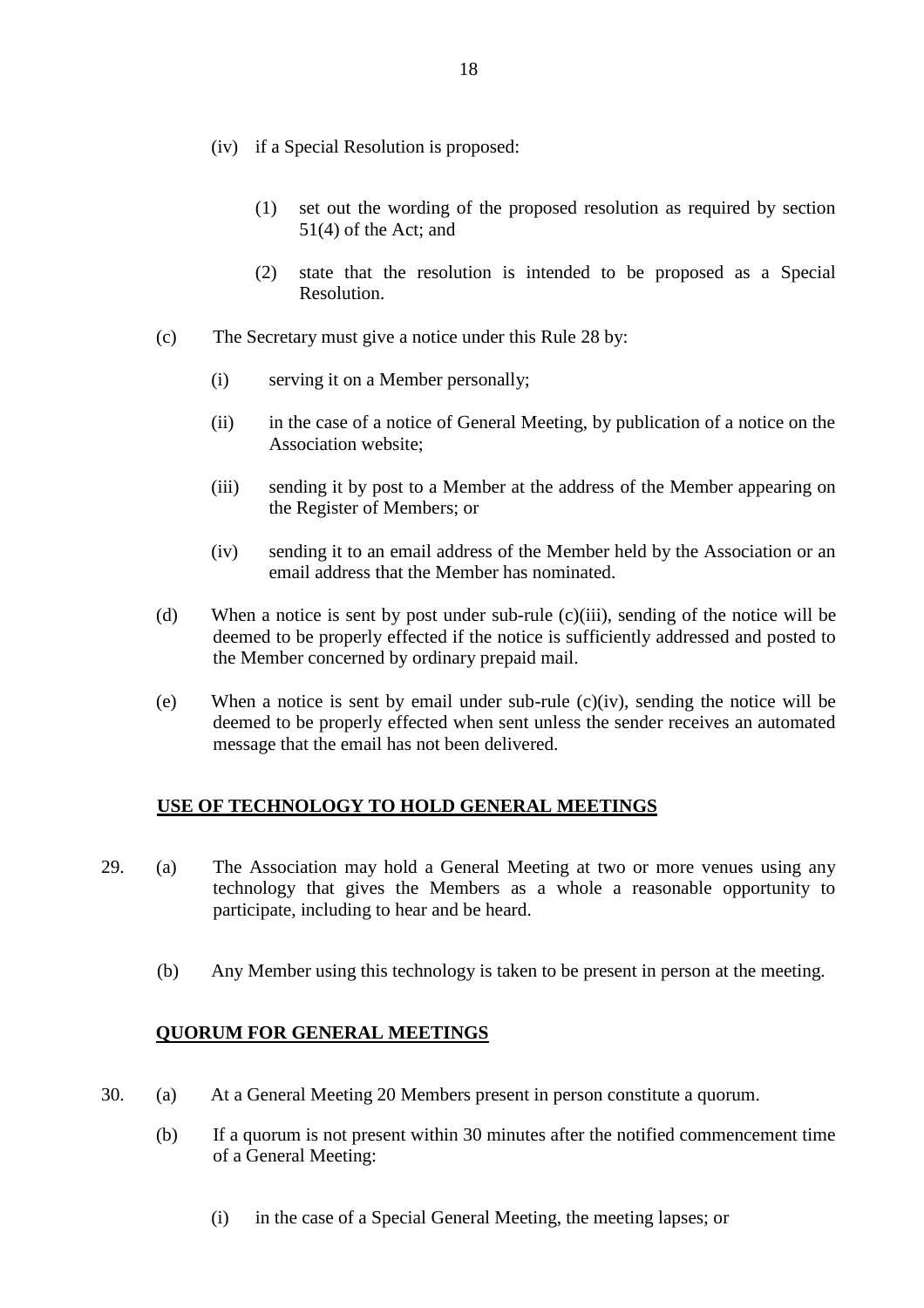- (ii) in the case of the Annual General Meeting, the meeting is adjourned to:
	- (1) the same time and day in the following week; and
	- (2) the same place, unless the Chairperson specifies another place at the time of the adjournment or written notice of another place is given to the Members before the day to which the meeting is adjourned.
- $(c)$  If:
	- (i) a quorum is not present within 30 minutes after the commencement time of an Annual General Meeting held under sub-rule (b)(ii); and
	- (ii) at least two Members, who are not Committee Members are present at the meeting;

those Members present are taken to constitute a quorum.

## **ADJOURNMENT OF GENERAL MEETING**

- 31. (a) The Chairperson of a General Meeting at which a quorum is present may, with the consent of a majority of the Members present at the meeting, adjourn the meeting to another time at the same place or at another place.
	- (b) Without limiting sub-rule (a), a meeting may be adjourned:
		- (i) if there is insufficient time to deal with the business at hand; or
		- (ii) to give the Members more time to consider an item of business.
	- (c) No business may be conducted on the resumption of an adjourned meeting other than the business that remained unfinished when the meeting was adjourned.
	- (d) Notice of the adjournment of a meeting under this rule is not required unless the meeting is adjourned for 14 days or more, in which case notice of the meeting must be given in accordance with Rule 28.

## **VOTING AT GENERAL MEETING**

32. (a) On any question arising at a General Meeting subject to sub-rule (c), each Member has one vote.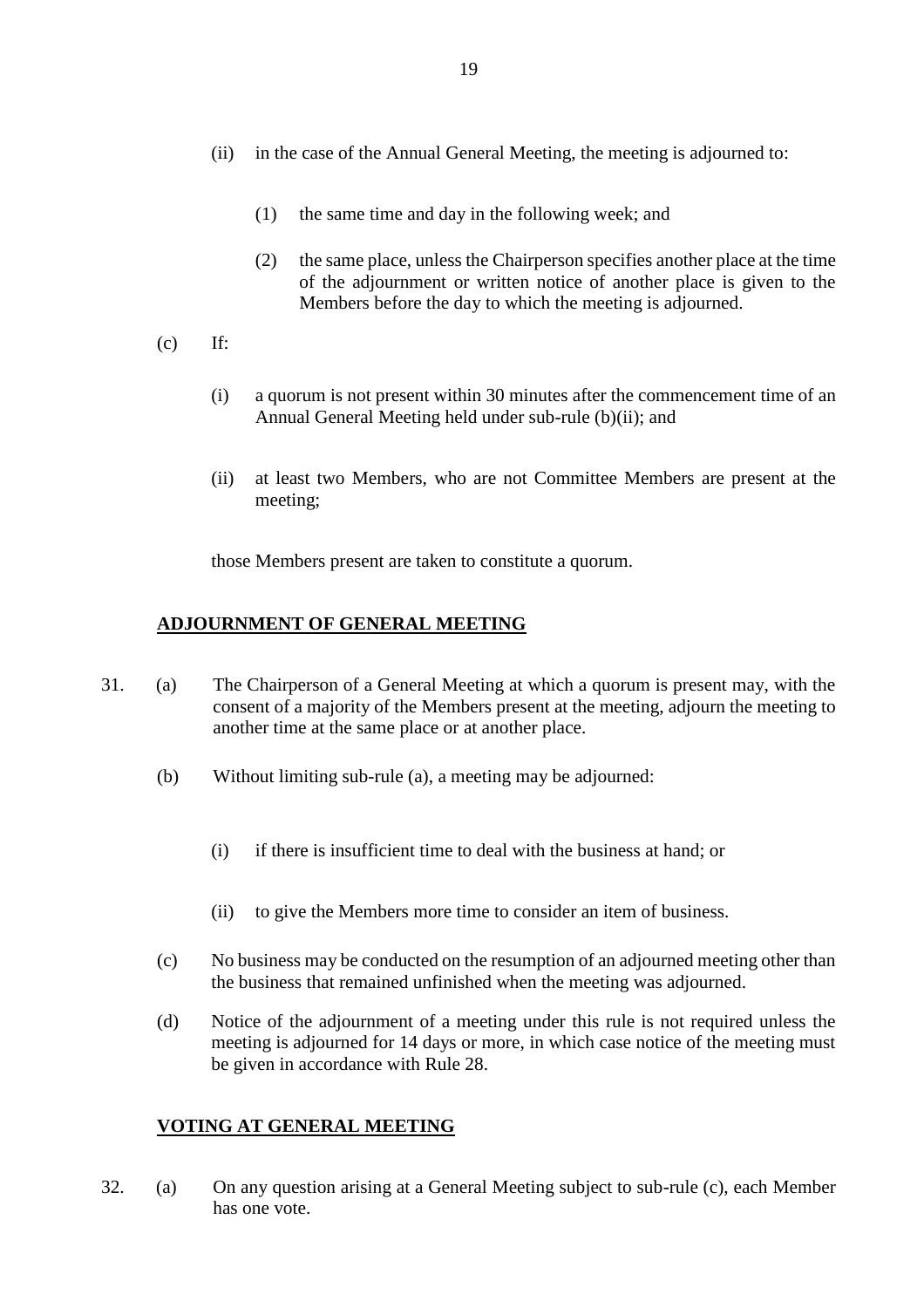- (b) Except in the case of a Special Resolution, a motion is carried if a majority of the Members present at a General Meeting vote in favour of the motion.
- (c) If votes are divided equally on a question, the Chairperson of the meeting has a second or casting vote.
- (d) If the question is whether or not to confirm the minutes of a previous General Meeting, only Members who were present at that meeting may vote.
- (e) For a person to be eligible to vote at a General Meeting as a Member, the Member:
	- (i) must have been a Member at the time notice of the meeting was given under Rule 28;
	- (ii) must have paid any fee or other money payable to the Association by the Member; and
	- (iii) must not otherwise have been disbarred under these Rules.

## **PROXIES OF MEMBERS OF THE ASSOCIATION**

33. A Member (in this Rule called "Appointing Member") may appoint in writing another Member who is a natural person to be the proxy of the Appointing Member and to attend, and vote on behalf of the Appointing Member at, any General Meeting.

#### **DETERMINING WHETHER RESOLUTION CARRIED**

- 34. (a) Subject to sub-rule (d), the Chairperson of a General Meeting may, on the basis of general agreement or disagreement or by a show of hands, declare that a resolution has been:
	- (i) carried;
	- (ii) carried unanimously;
	- (iii) carried by a particular majority; or
	- (iv) lost.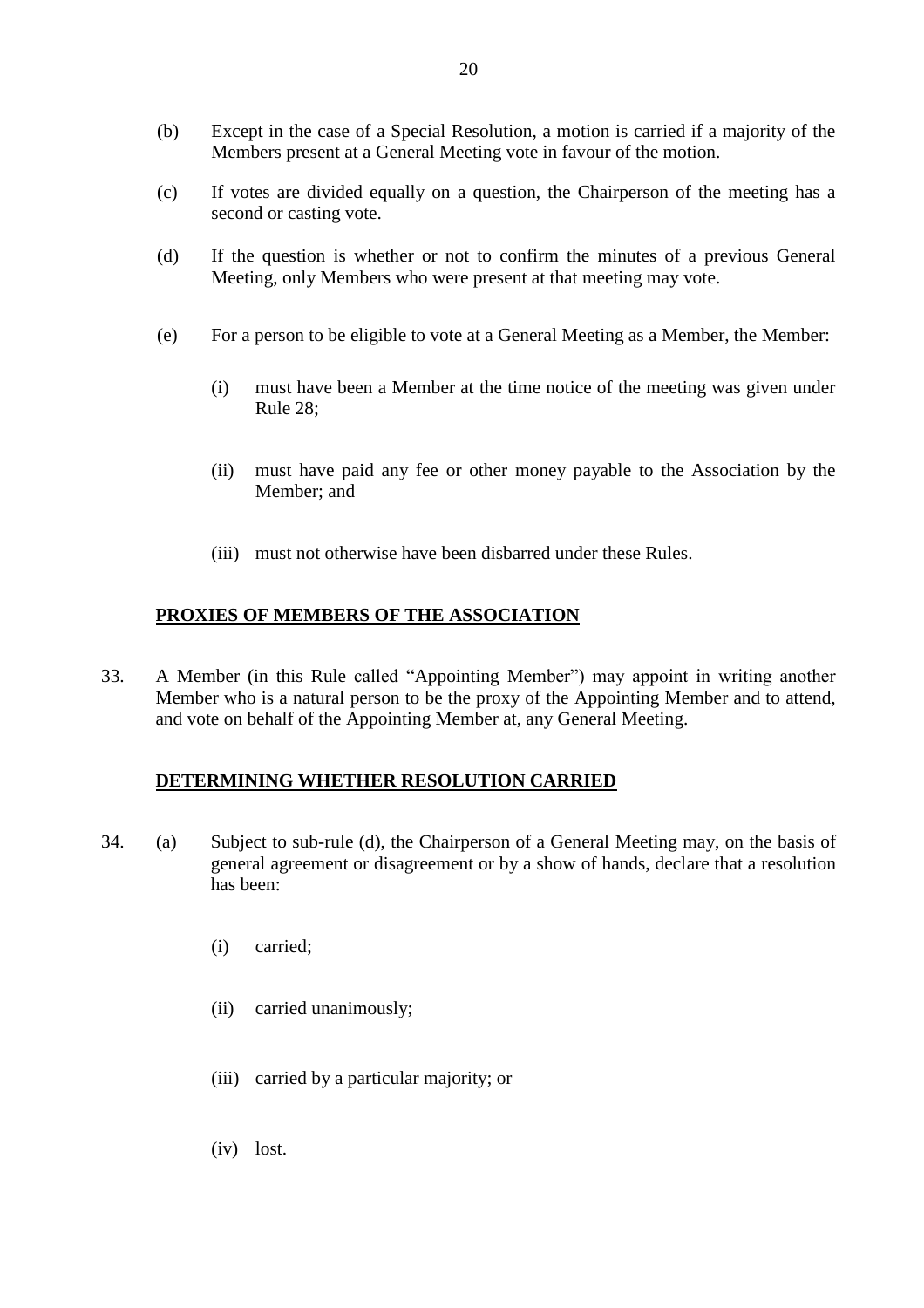- (b) A declaration by the Chairperson of a General Meeting that a resolution has been passed as an ordinary resolution or a Special Resolution of the meeting as the case may be, will be evidence of that fact unless during the General Meeting at which the resolution is submitted, a poll is demanded in accordance with sub-rule (d).
- (c) If the resolution is a Special Resolution, the declaration under sub-rule (b) must identify the resolution as a Special Resolution.
- (d) If a Poll is demanded on any question by the Chairperson of the meeting or by at least three other Members present in person or by proxy:
	- (i) the Poll must be taken at the meeting in the manner determined by the Chairperson; and
	- (ii) the Chairperson must declare the determination of the resolution on the basis of the Poll.
- (e) If a Poll is demanded on the election of the Chairperson or on a question of an adjournment, the Poll must be taken immediately.
- (f) If a Poll is demanded on any other question, the Poll must be taken before the close of the meeting at a time determined by the Chairperson.
- (g) A declaration under sub-rule (b) or (d) must be entered in the minutes of the meeting, and the entry is, without proof of the voting in relation to the resolution, evidence of how the resolution was determined.

## **PROCEDURE AT MEETINGS**

- 35. So as to maintain good order and facilitate the business at meetings, the following rules are to be observed:
	- (1) Every Member in giving notice of motion is to read it aloud and give a copy of the motion to the Secretary together with his name and the day proposed for bringing on such motion.
	- (2) No motion entered on the notice paper is to proceed unless the Member who has given such notice or some person authorised by him is present when the business is called in order. Notices not so proceeded with are to be struck out.
	- (3) Any motion not seconded is not to be further debated but will lapse.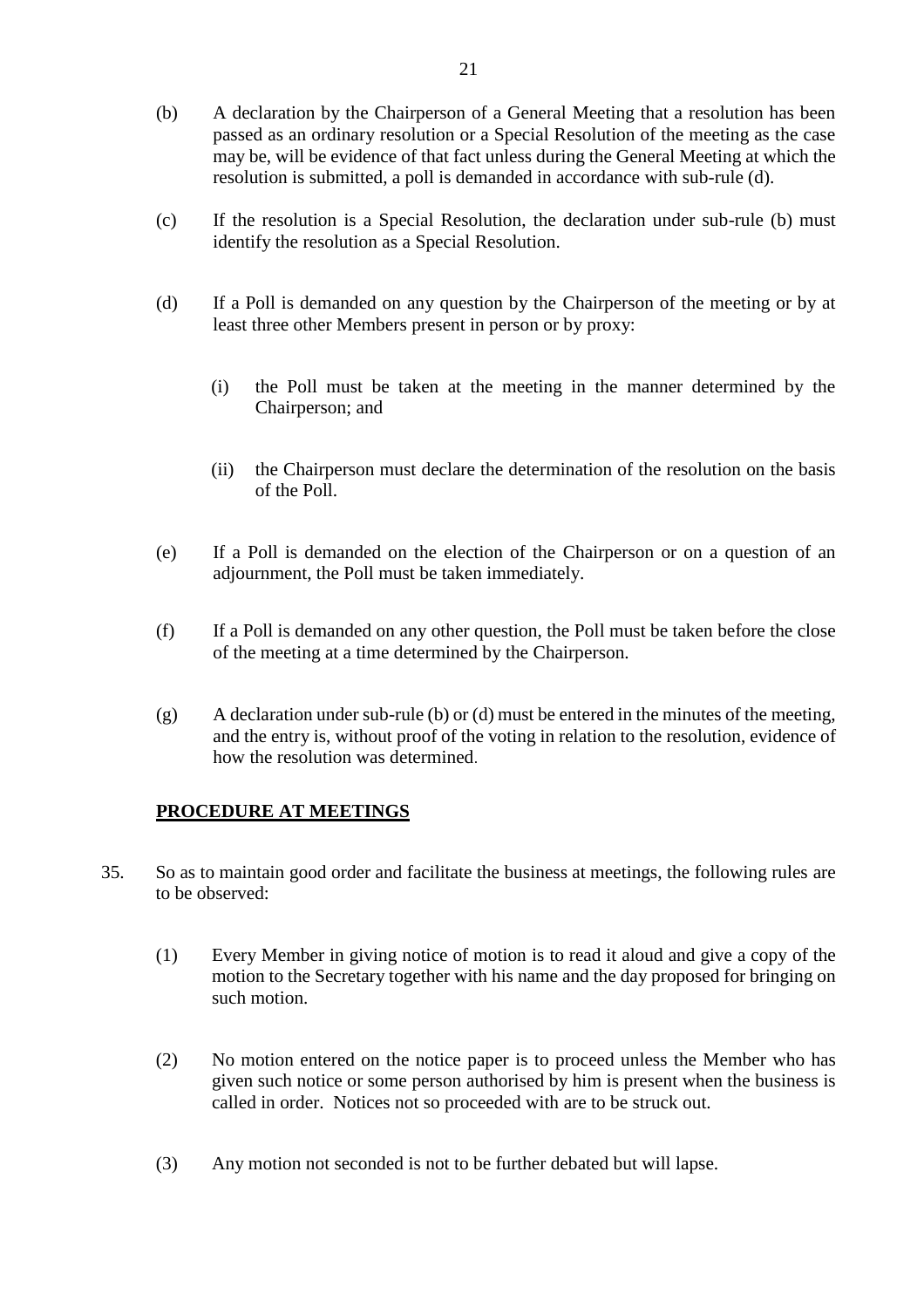- (4) As soon as a debate on a motion is concluded the Chairperson is to put the motion to the meeting in a distinct and audible manner.
- (5) The motion being put is to be resolved in the affirmative or negative on a show of hands or by a poll if so required by two or more Members.
- (6) A motion having been proposed may be amended by excluding, substituting or adding words and such amendment is to be resolved by a majority of votes. Provided, however, the Chairperson is not to accept any amendment which is in effect a direct negative of the motion.
- (7) When an amendment is declared carried it will take the place of the original motion, when a further amendment can be proposed until the motion is decided.

# **ORDER OF DEBATE**

- 36. (a) Any Member desiring to propose a motion or an amendment or of discussing any matter under consideration must arise and address the Chairperson.
	- (b) No Member when speaking is to be interrupted unless when called to order, in which case he must sit down and the member so calling to order is to be heard in preference to any other speaker and the Chairperson will then decide without discussion upon the point of order before the subject is resumed or any other subject discussed.
	- (c) No Member may speak to any motion after it has been put by the Chairperson and the voting given in the affirmative or negative.
	- (d) When two or more Members rise to speak the Chairperson is to call upon the Member, who in his opinion, first rose in his place.
	- (e) No Member is to be allowed to speak more than once on any motion or amendment, except strictly in explanation or in contradiction or a mis-statement, except the mover of the original motion who has the right to reply.
	- (f) A Member speaking must confine his remarks to the subject under debate and avoid personalities.
	- (g) A Member must not use any discourteous language of or concerning any Member whilst in debate.
	- (h) Any Member feeling dissatisfied with the decision of the Chairperson may appeal through the Chairperson to the Members present provided the appeal is seconded,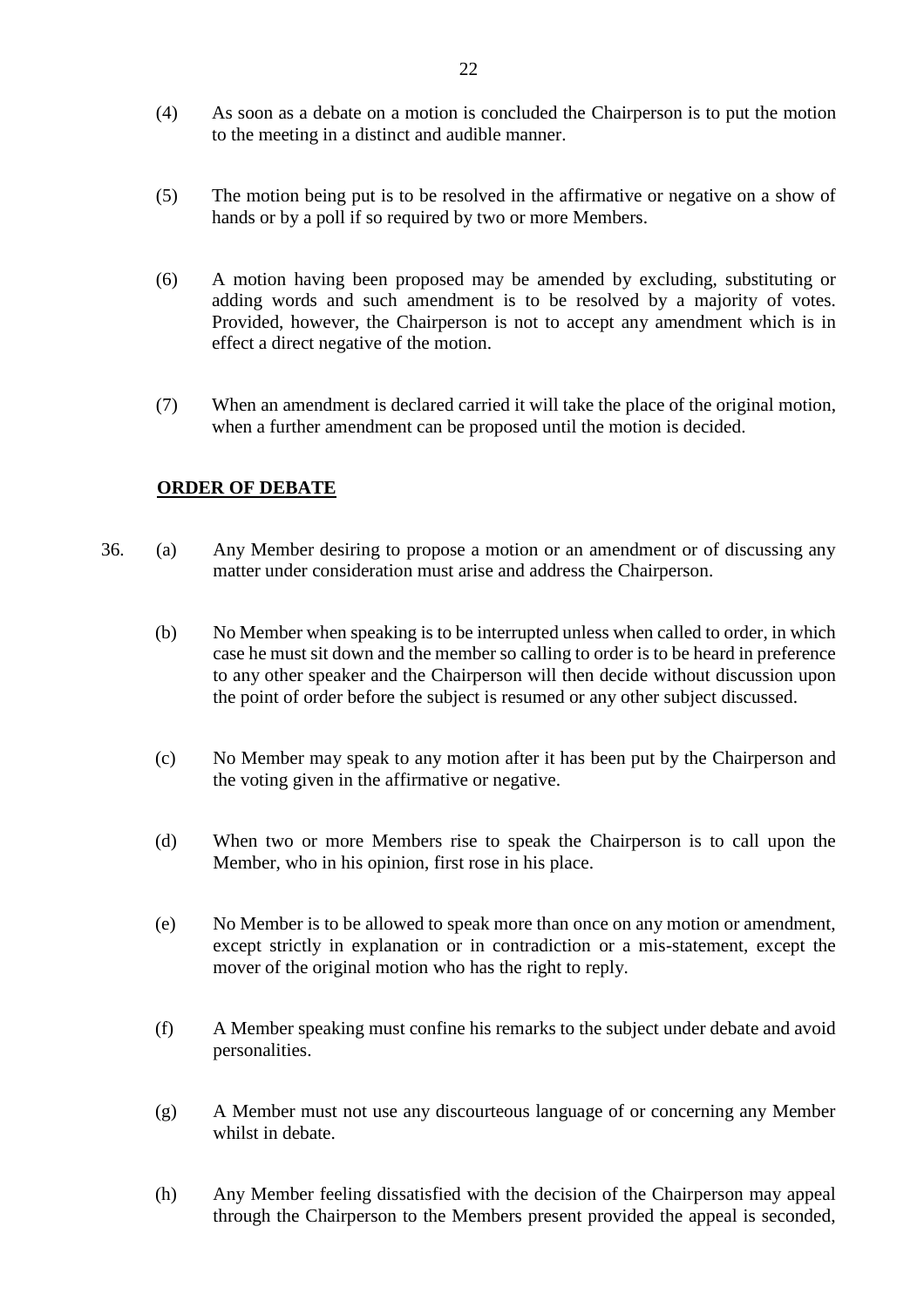and in such cases the question is as follows – "Does the decision of the Chairperson stand as the judgment of the Association" and this question is to be decided without debate.

#### **SUSPENSION OF PROCEDURE RULES**

37. A majority of the Members present at any meeting may suspend any sub-rule of Rules 35 and 36 provided the object of the suspension can not be the rescinding of any resolutions previously adopted.

## **BANK ACCOUNTS**

38. The bankers of the Association are to be that bank or building society as the Committee may from time to time determine. All moneys received by and belonging to the Association are to be paid into the bank, and all moneys paid by the Association are, except as otherwise provided herein, be by cheque drawn in the name of the Association signed by any two of the following: the President, Secretary, Treasurer or any other Committee Member authorised to sign. Any one of the signatories may endorse cheques on behalf of the Association.

#### **SPECIAL FUNDS**

39. In case at any time a special fund is created by the Association for a special purpose a separate account is to be opened in the names of the trustees appointed for that purpose by the Committee. The Trustees are subject to the direction of the Committee.

## **INVESTMENT AND PAYMENTS**

- 40. (a) Funds of the Association may be invested in such investments as may be authorised by the Committee and permitted by law.
	- (b) All payments by or on behalf of the Association are to be authorised for payment by the Committee.
	- (c) After providing for all expenses and payments considered by the Committee to be necessary or desirable, the balance of the funds of the Association may, be utilised or dealt with in such manner as the Committee may determine for the furtherance of the objects of the Association.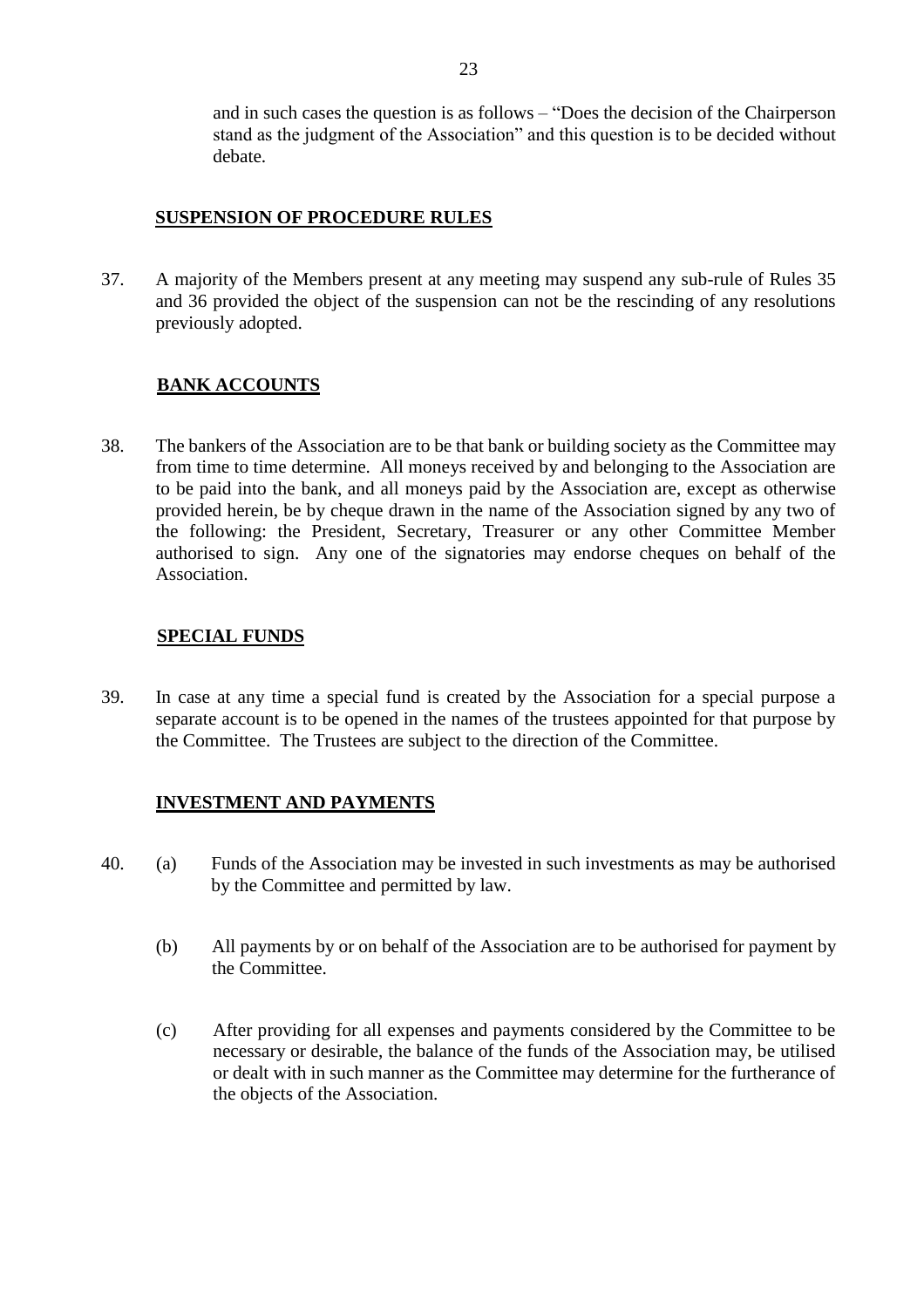## **FINANCIAL YEAR**

41. The financial year of the Association begins on the first day of September and ends on the last day of August.

## **ANNUAL ACCOUNTS**

- 42. (a) The Treasurer is to close off the Books of the Association at 31 August in each year and cause a balance sheet and profit and loss to be prepared to that date.
	- (b) The audited accounts are to be presented to the Annual General Meeting.

## **BURSARY AND/OR SCHOLARSHIP FUNDS**

43. Rules 43 to 49 relate to Bursary and/or Scholarship Funds.

## **NAME**

44. There is to be a fund or funds to provide bursaries and scholarships for boys. The funds are vested in the Trustees. The names of such funds is to include the words "Christ Church Grammar School Old Boys' Association" and "Bursary" or "Scholarship".

## **OBJECTS AND CONDITIONS**

45. The objects and conditions of each Fund is to be set out in a separate trust deed between the Trustees and the Association.

## **ADMINISTRATION**

46. Each such Bursary or Scholarship Fund is to be administered by four Trustees one of whom is to be the President of the Association and the other three are to be Members of the Association who are elected as Trustees at the Annual General Meetings of the Association. One of the elected Trustees is to retire each year but will be eligible for re-election. The order of retirement is to be decided by the Trustees.

#### **OPERATION**

47. The operation of each Bursary or Scholarship Fund and selection of the boys will be entirely a matter for the Trustees in all cases and after consultation with the Principal.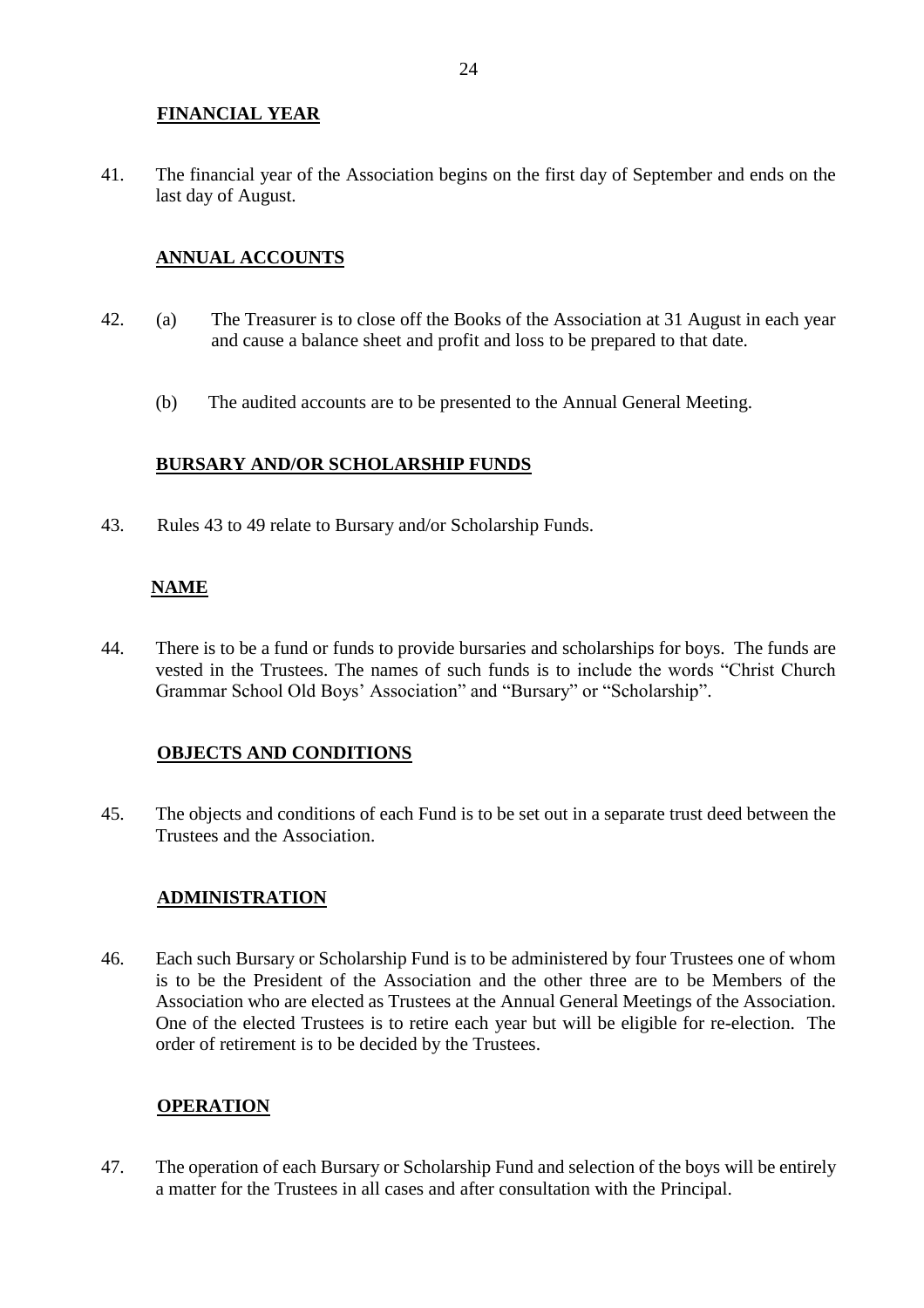## **CONFIDENTIALITY**

48. Any financial information regarding the boys selected or the circumstances of their selection will remain confidential to the Trustees but the Trustees are to submit a summary of the year's operations of each Bursary or Scholarship Fund to the Annual General Meeting of the Association.

## **FUNDS**

- 49. (a) As the aim of each Bursary or Scholarship Fund is to be self-sufficient, the Trustees are to use their best endeavours to raise funds independent of the Association's subscriptions. When the Trustees require additional funds they are to submit reports to the Committee as funds are anticipated to be required and on approval by the Committee the Committee will be responsible for providing those additional funds before they are committed by the Trustees. The Committee will decide the amount of the Fund from time to time.
	- (b) Each Bursary or Scholarship Fund is to be subjected to an annual audit and a report by the Auditor on each Bursary or Scholarship Fund is to be presented to the Annual General Meeting.

## **ELECTION OF MEMBERS OF SCHOOL COUNCIL**

50. Rules 50 to 59 relate to the Association electing members of the School Council.

## **ELIGIBILITY**

51. The Association is entitled to elect three members of the School Council in accordance with Rules 51 to 57. Each member will hold office for a period of 3 years.

## **COUNCIL'S REQUIREMENTS**

52. On or before the first day of July each year the President is to ascertain from the Chairman of School Council which Member sitting on the School Council is to retire at the end of the year. The President is to seek confirmation from the retiring Member as to whether he seeks re-endorsement.

# **COMMUNICATION OF REQUIREMENTS**

53. The President is to report his findings to the Committee.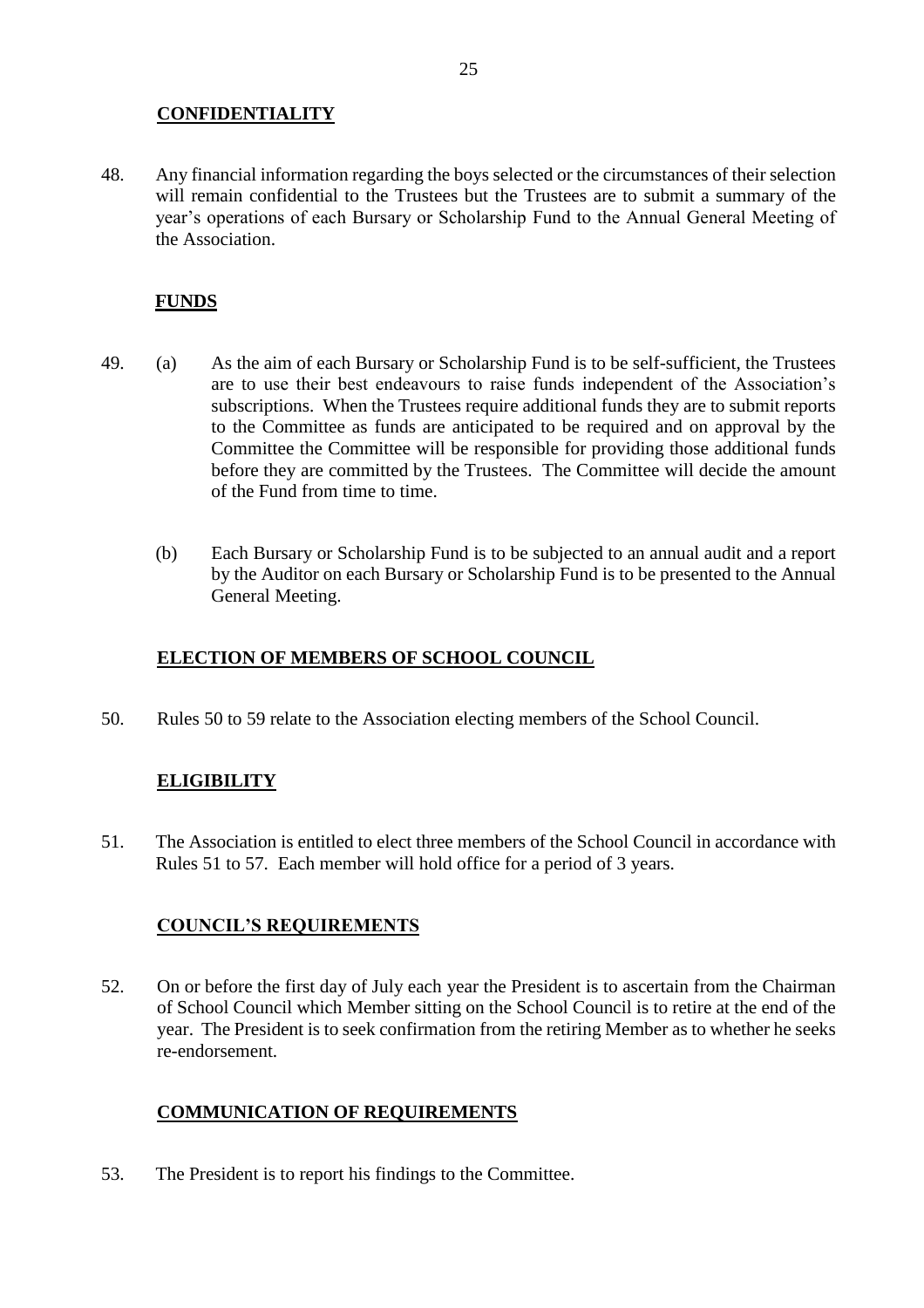#### **SHORT LIST OF CANDIDATES**

54. At the next Committee Meeting the Committee Members may put forward names and written details of Members who they consider may be possible candidates to sit on the School Council. A short list of names is to be agreed.

## **AVAILABILITY AND NOMINATION**

55. Before the next Committee Meeting the President is to ascertain from each person on the list whether they would be available or otherwise. At the meeting the President is to report who is available and the Committee is to agree upon its nomination to be put forward at the Annual General Meeting. If the name of a Committee Member is on the short list a written poll is to be taken in lieu of a show of hands and that Committee Member is to be entitled to vote.

# **ELECTION**

56. At the Annual General Meeting the Association may endorse the nomination put forward by the Committee and if that Member is elected to sit on the School Council he will take office in January of the next year.

## **NON-ENDORSEMENT**

57. If the Committee's nomination is not endorsed at the Annual General Meeting a Special General Meeting is to be called to consider a further nomination put forward by the Committee.

# **SHORT LIST OF CANDIDATES TO FILL CASUAL VACANCY**

58. In the event of a casual vacancy in the position of a Member sitting on School Council, at the next Committee Meeting the Committee Members may put forward names and written details of Members whom they consider may be possible candidates. A short list of names is to be agreed.

## **AVAILABILITY AND NOMINATION TO FILL CASUAL VACANCY**

59. Before the next Committee Meeting the President is to ascertain from each person on the list whether they would be available or otherwise. At the meeting the President is to report who is available and the Committee will decide who fills the casual vacancy. If the name of a Committee Member is on the short list a written poll is to be taken in lieu of a show of hands and that Committee Member is entitled to vote.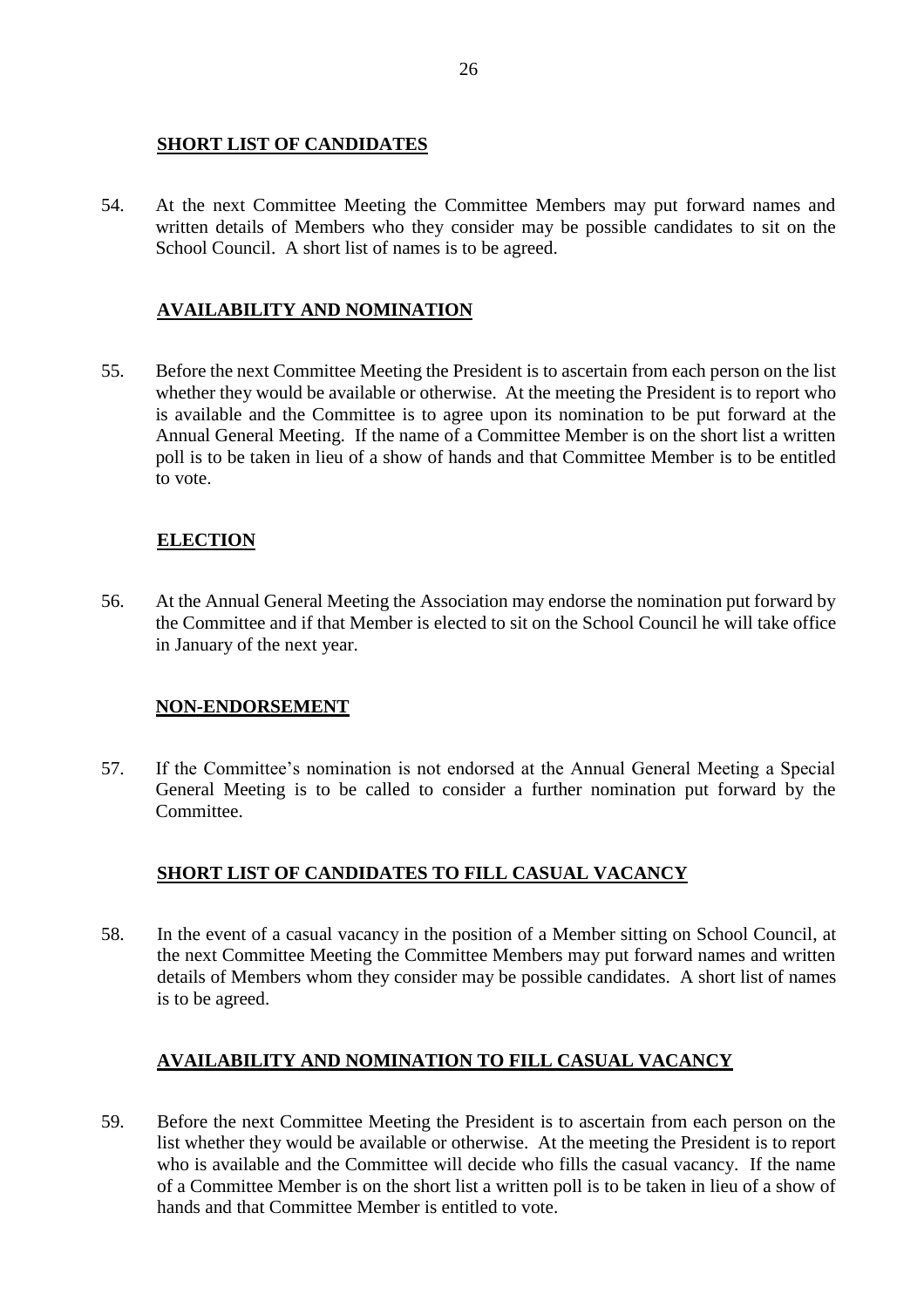#### **PUBLICATIONS**

- 60. The Committee is to:
	- (a) maintain a website containing information about the association in the activities of Old Boys;
	- (b) issue a newsletter by email to members from time to time; and
	- (c) issue, electronically or otherwise, such other publications as the Committee considers appropriate.

## **SPORTING TEAMS**

61. The sanction of the Committee must firstly be obtained in connection with the formation of any Old Boys' sporting teams. The administration of any such teams, including their financial affairs and also the election of office bearers, may be carried out by the team or teams themselves but the Committee has the right to appoint a liaison officer to any team and this officer will have the authority to attend all meetings of the team or teams concerned and take part in those meetings. Provided, however, that the Liaison Officer, in that capacity, is not empowered to engage in the selection of persons for teams and neither the Association nor the Committee will be under any liability for the debts or engagements of any such teams.

## **COLOURS, ETC.**

62. The colours, badges, ties, blazers and logos of the Association will be those as the Committee from time to time decides.

#### **SOCIAL AND SPORTING FUNCTIONS**

63. The Committee is to organise and conduct any entertainment and other sporting functions which is from time to time to be decided upon by the Committee.

#### **COMMON SEAL OF THE ASSOCIATION**

64. The Association does not have a common seal.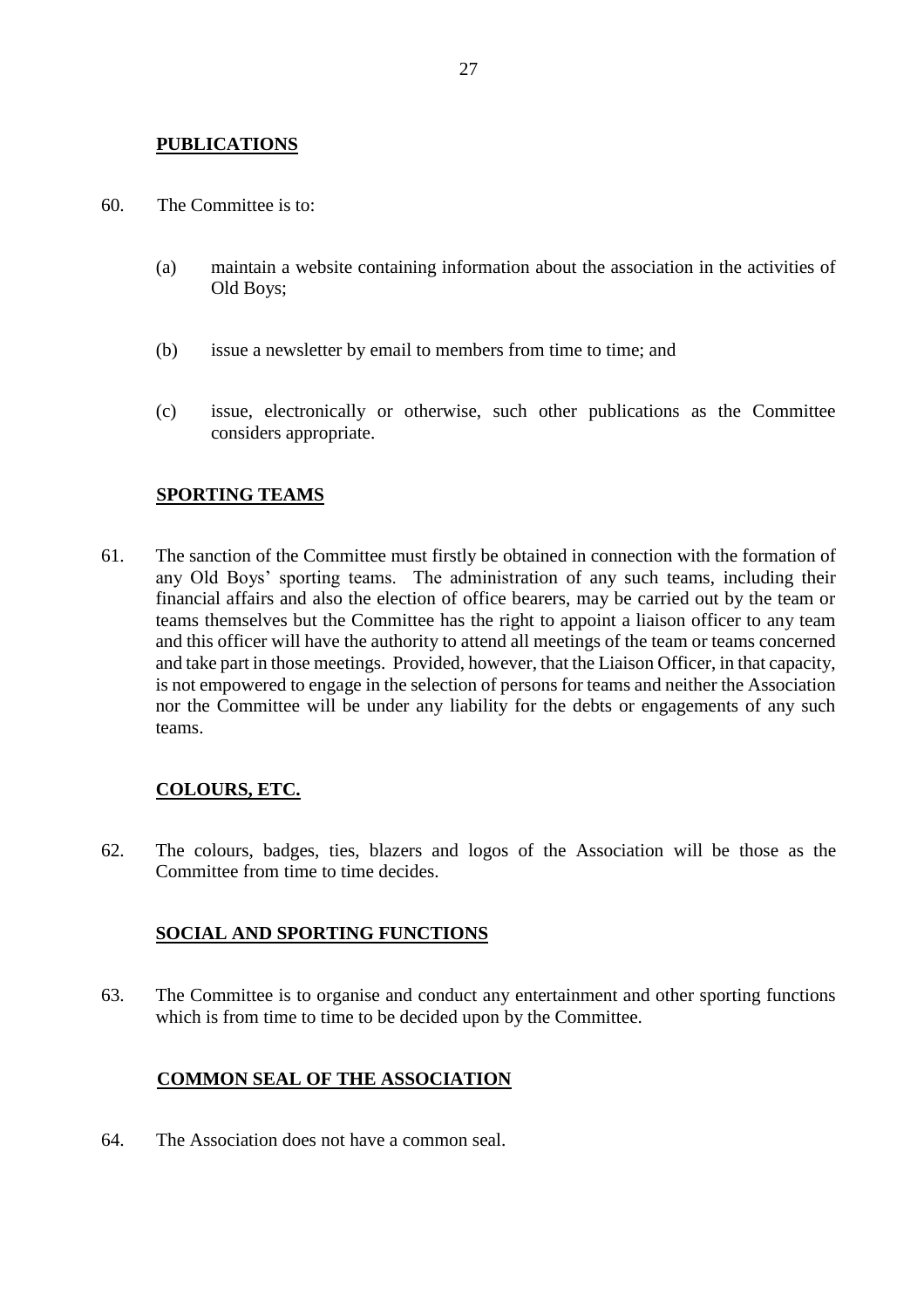#### **INSPECTION OF RECORDS OF THE ASSOCIATION**

65. A Member may at any reasonable time inspect without charge the Books, documents, records and securities of the Association.

#### **DISPUTES AND MEDIATION**

- 66. (a) The grievance procedure set out in these Rules applies to disputes under these Rules between:
	- (i) a Member and another Member;
	- (ii) a Member and the Association; or
	- (iii) if the Association provides services to non-members, those non-members who receive services from the Association, and the Association.
	- (b) The parties to the dispute must meet and discuss the matter in dispute, and, if possible, resolve the dispute within 14 days after the dispute comes to the attention of all of the parties.
	- (c) If the parties are unable to resolve the dispute at the meeting, or if a party fails to attend that meeting, then the parties must, within 10 days, hold a meeting in the presence of a mediator.
	- (d) The mediator must be:
		- (i) a person chosen by agreement between the parties; or
		- (ii) in the absence of agreement:
			- (1) in the case of a dispute between a Member and another Member, a person appointed by the Committee of the Association; and
			- (2) in the case of a dispute between a Member or relevant non-member and the Association, a person who is a mediator appointed to, or employed with, a not for profit organisation.
	- (e) A Member of the Association can be a mediator.
	- (f) The mediator cannot be a Member who is a party to the dispute.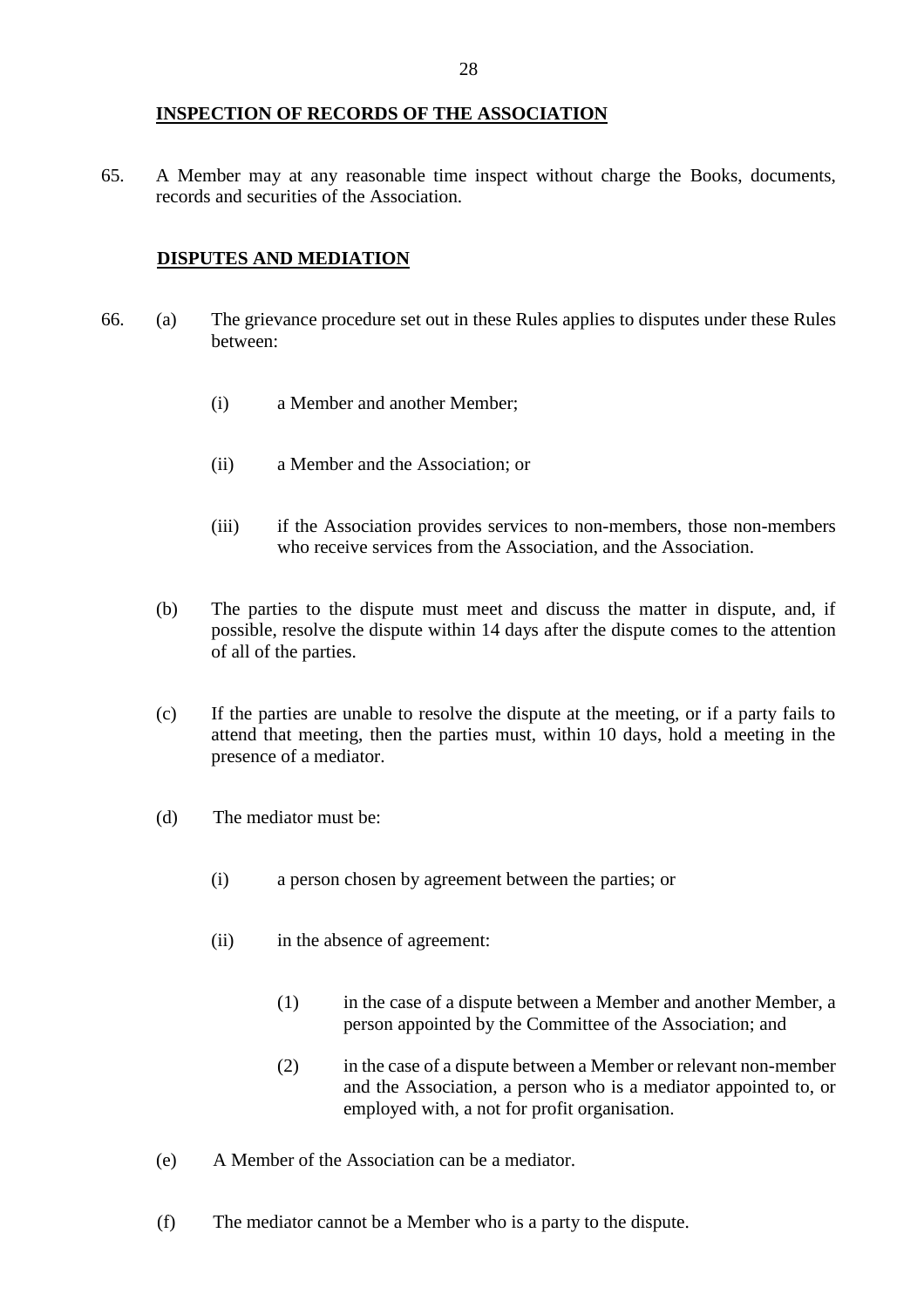- (h) The mediator, in conducting the mediation, must:
	- (i) give the parties to the mediation process every opportunity to be heard;
	- (ii) allow due consideration by all parties of any written statement submitted by any party; and
	- (iii) ensure that natural justice is accorded to the parties to the dispute throughout the mediation process.
- (i) The mediator must not determine the dispute.
- (j) The mediation must be confidential and without prejudice.
- (k) If the mediation process does not result in the dispute being resolved, the parties may seek to resolve the dispute in accordance with the Act or otherwise at law.

#### **QUESTIONS AS TO INTERPRETATION OF THESE RULES**

67. If any question arises as to the interpretation of these Rules it is to be determined by the Committee and the decision of the Committee is final.

#### **ALTERATION OF RULES**

68. If the Association wants to alter or rescind any of these Rules, or to make additional rules, the Association may do so only by Special Resolution and by otherwise complying with Part 3 Division 2 of the Act.

#### **DISSOLUTION**

69. (a) On application made in writing to the Committee by not less than twenty Members signifying their desire that the Association should be dissolved, a Special General Meeting is to be called to consider the question. At that meeting votes by proxy are to be received and the votes of at least three quarters of the Members voting in person or by proxy is necessary to carry the proposition for dissolution.